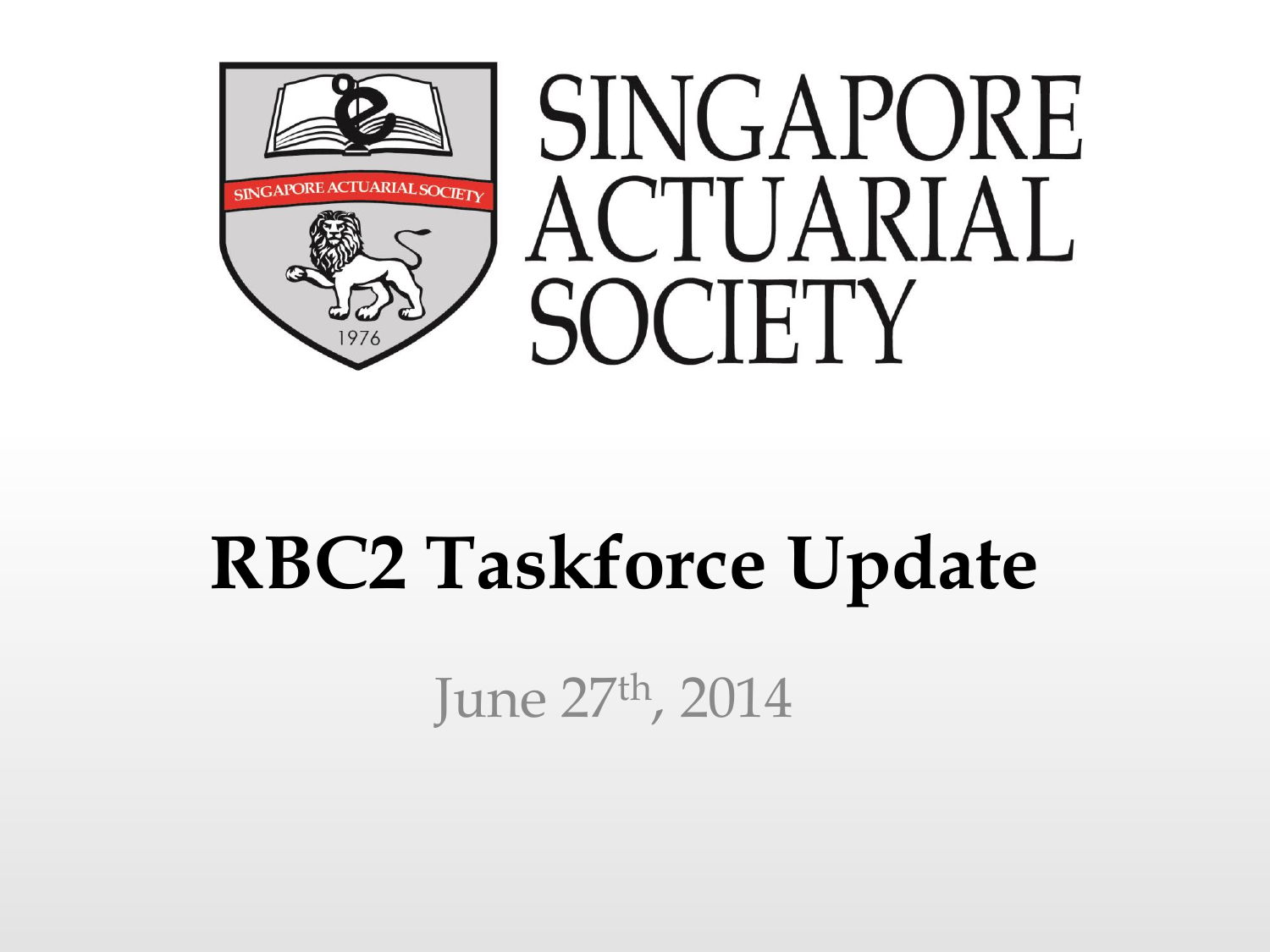

## **CONTENT PAGE**

- Introduction & Background
- Summary of RBC2 Consultation Paper
- Highlight of SAS responses
- Updates from various working parties
	- 1. Valuation Interest Rate WP
	- 2. Counter-cyclical WP
	- 3. Operational Risk WP
- Likely Impact of RBC2
- $\bullet$  Q&A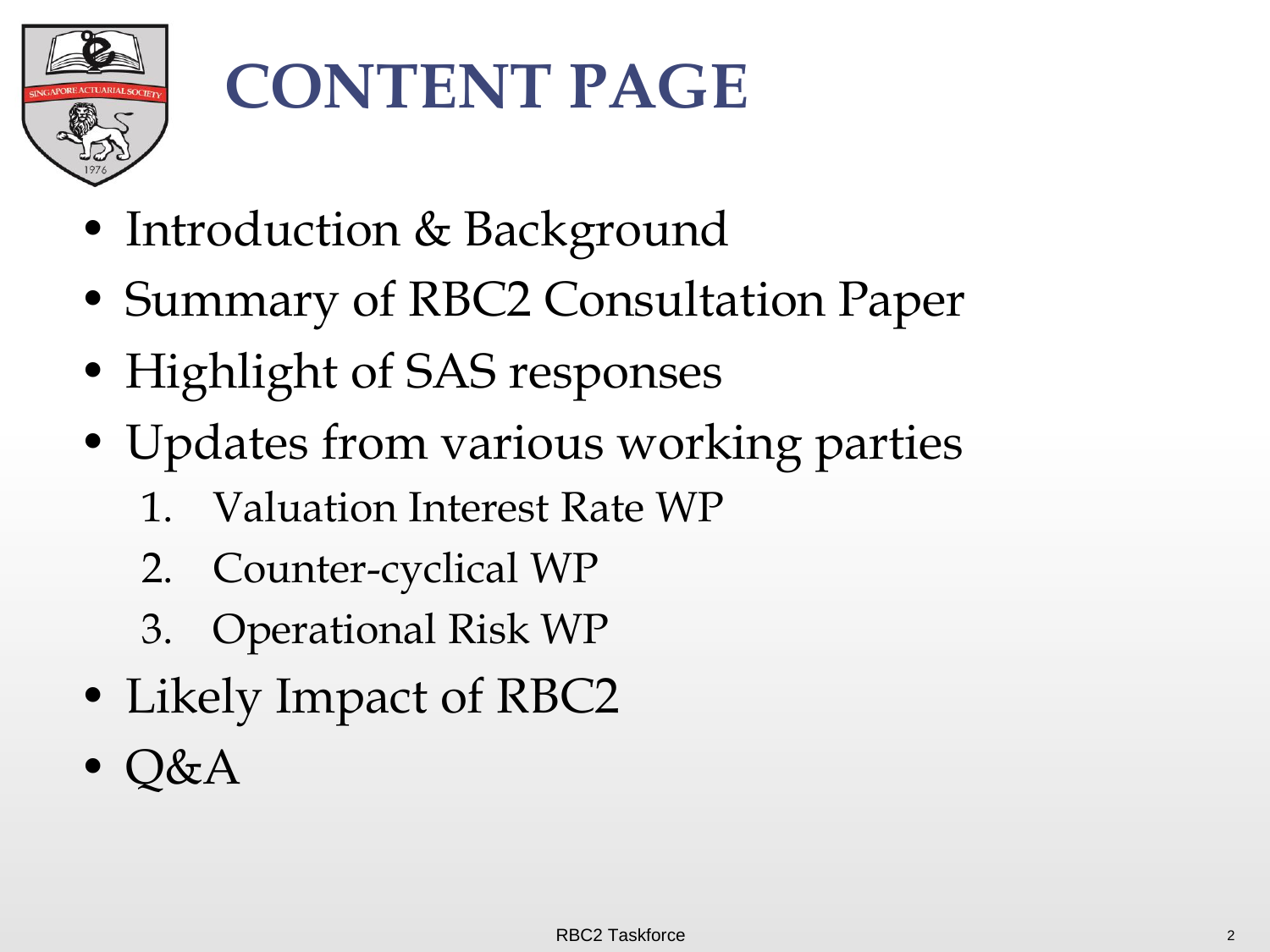

#### **INTRODUCTION & BACKGROUND**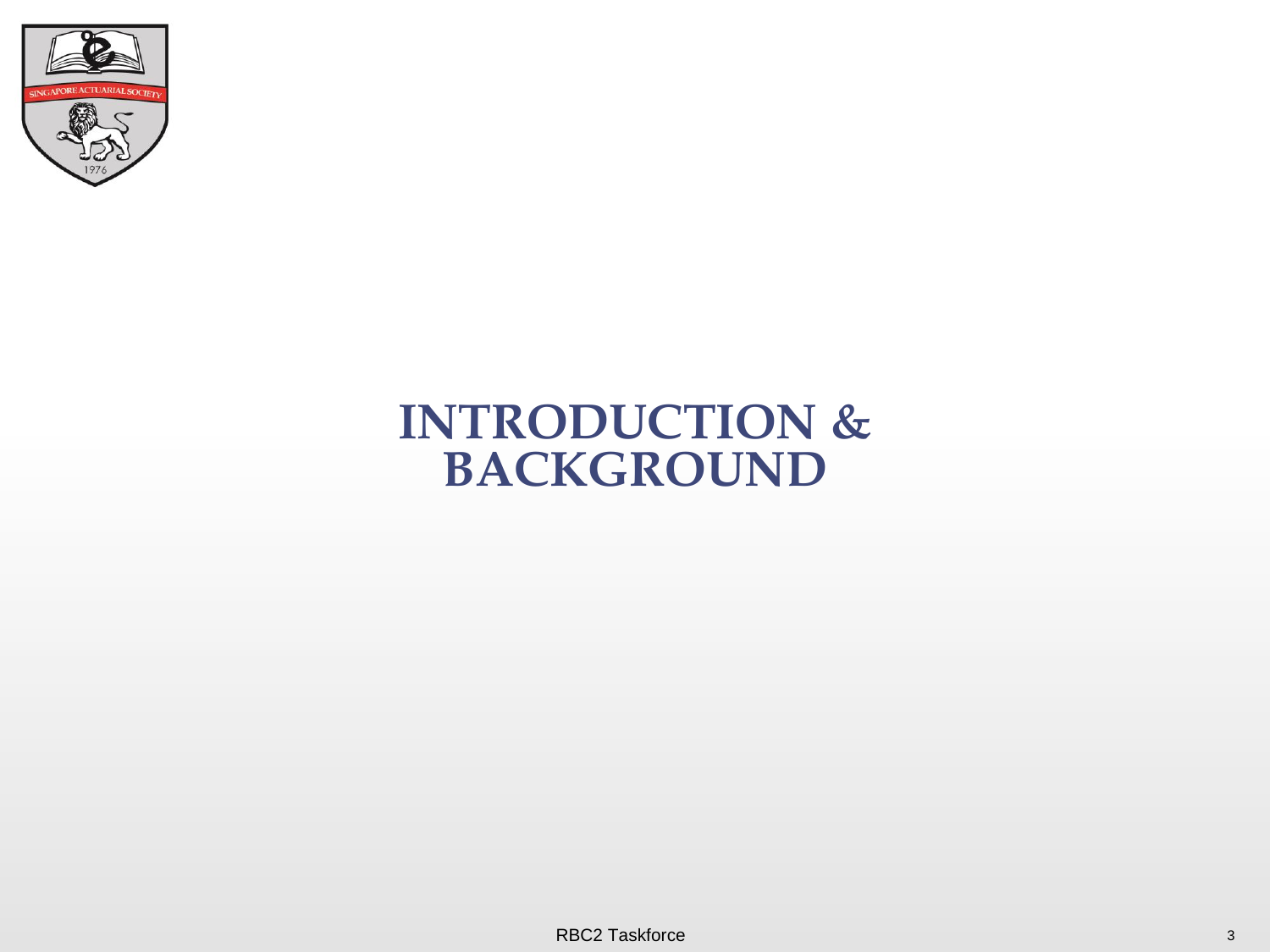## **Introduction & Background**

## *The SAS Vision beyond the Guidance Notes…*

- 1. Raise profile of SAS and the actuarial profession:
	- Regular meetings with MAS, LIA, GIA, CPF, MOH
	- New Vision / New logo
	- GIA talks/seminars
- 2. Work as partnership with MAS and industry associations:
	- Formation of first RBC2 Taskforce in June 2012
	- SAS-MAS joint forum on Stress Testing in 2012 & 2013
	- Responded to CPs at least 4 CPs in last 2 years!
	- Represented at 'Cat' working group by MAS
- 3. Provide research by capitalising our technical expertise:
	- Formation of working parties
	- Issue working party papers, technical notes

#### **Formation of SAS RBC2 Taskforce is part of SAS' growing VISION. But we need more VOLUNTEERS!!!**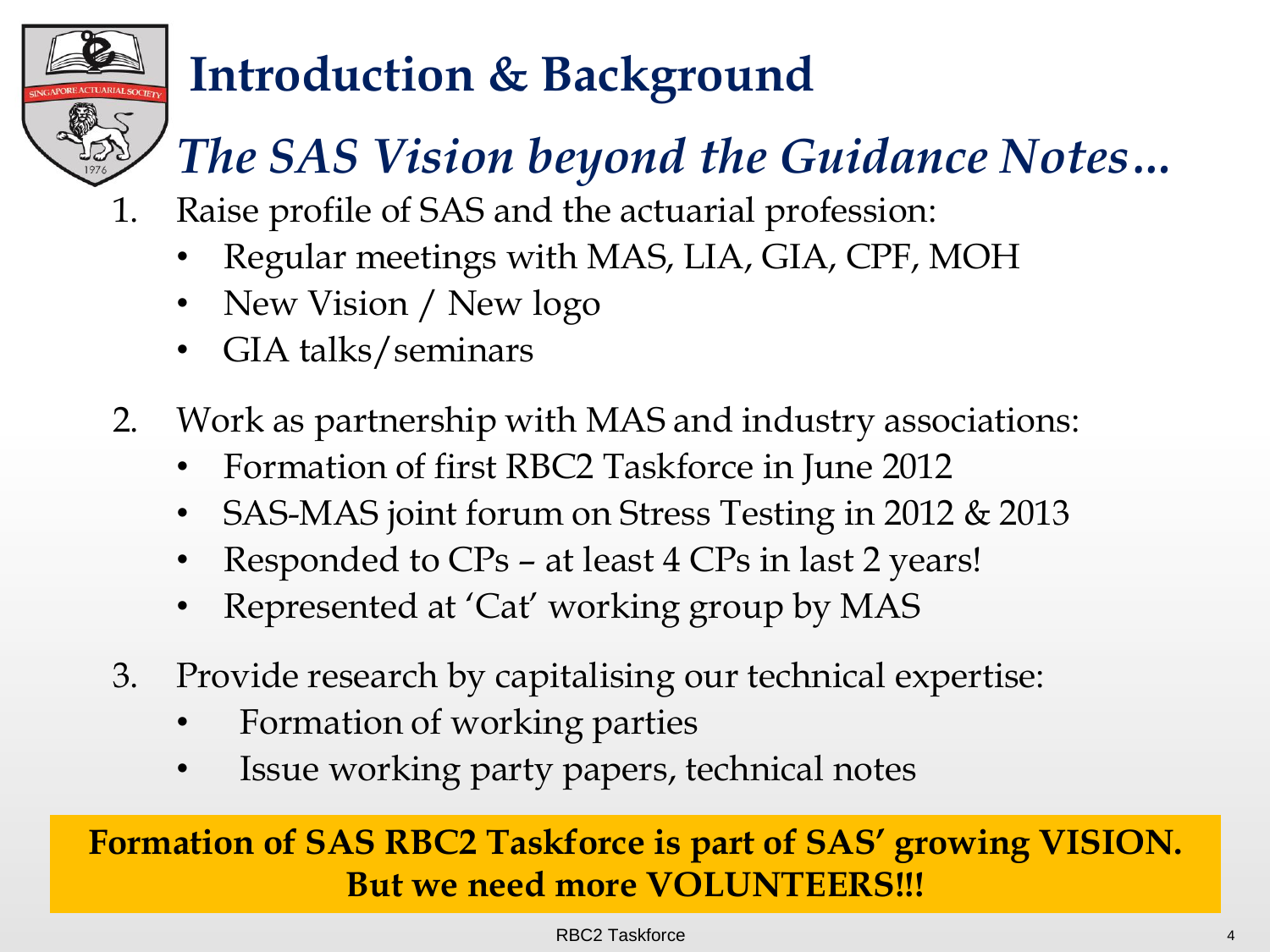

- Formed as a result of RBC2 CP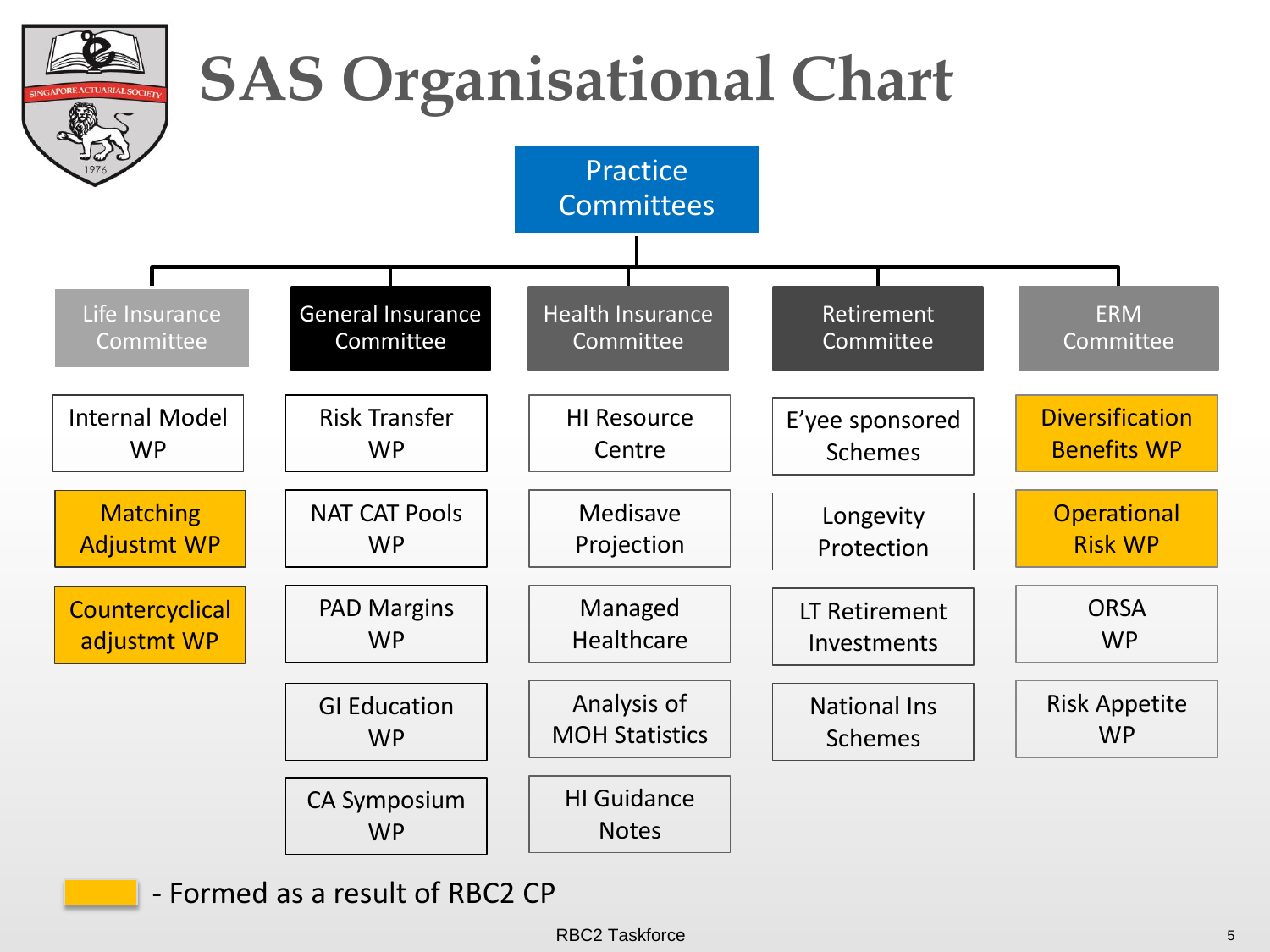

#### **RBC 2 taskforce – timeline**

| Timeline  | <b>Tasks</b>                                                                 |  |  |  |
|-----------|------------------------------------------------------------------------------|--|--|--|
| $9 - Apr$ | RBC2 kick-off meeting - timeline, schedule, roles & responsibilities         |  |  |  |
| Various   | Practice committees (LI, GI, ERM, Health) - to study each proposal in detail |  |  |  |
| $16$ -May | Each practice committee sends full comments/responses for consolidation      |  |  |  |
| $21$ -May | RBC2 3 hour night meeting - facts gathering, compile findings into report    |  |  |  |
| $30-May$  | QIS Exercise deadline                                                        |  |  |  |
| $30$ May  | Send draft RBC2 report to taskforce                                          |  |  |  |
| $13$ -Jun | RBC2 Taskforce meeting to discuss with QIS inputs & refine report            |  |  |  |
| $19$ -Jun | Meeting with MAS                                                             |  |  |  |
| $23$ -Jun | Publish draft taskforce report on SAS website, call for comments             |  |  |  |
| $27$ -Jun | Taskforce presentation at RBC2 forum                                         |  |  |  |
| $30$ -Jun | Revise final report with comments from forum                                 |  |  |  |
| $30$ -Jun | Submit report to MAS, request MAS for time extension if can't                |  |  |  |
| $30$ -Jun | <b>RBC2 CP deadline</b>                                                      |  |  |  |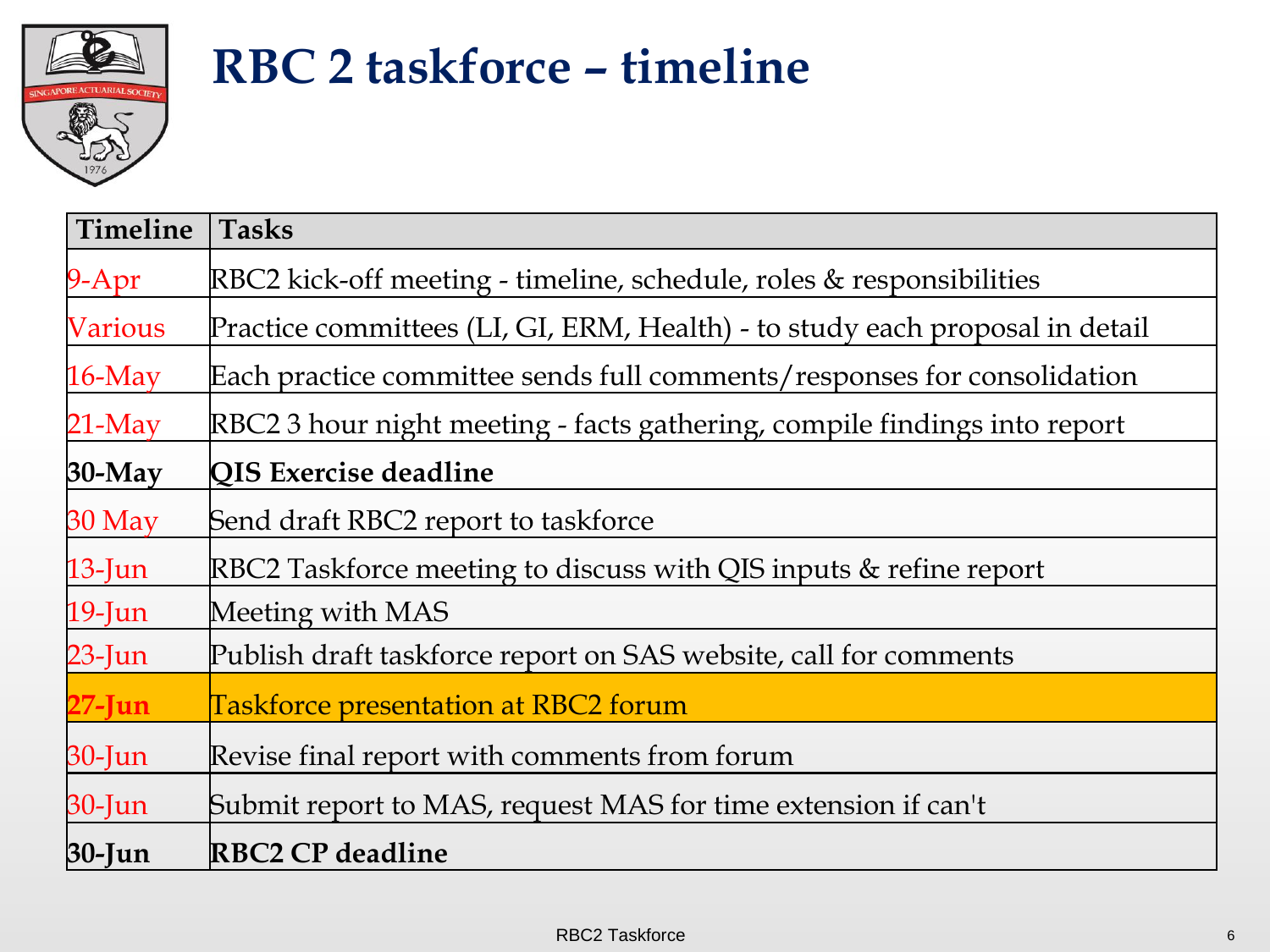

#### **SUMMARY OF RBC2 CONSULTATION PAPER**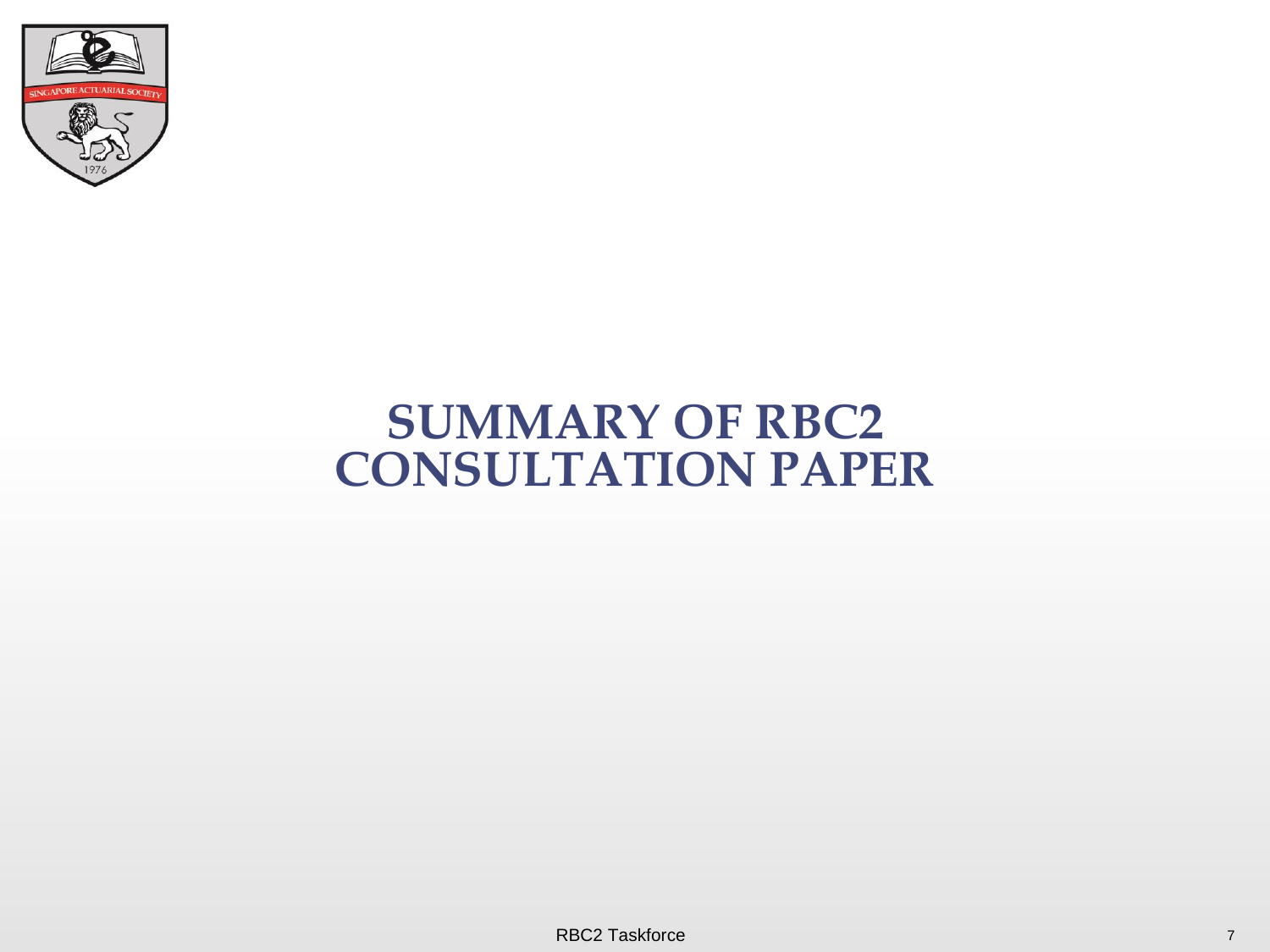

- QIS 1 to be completed by 30 May 2014
- Response on RBC2 2<sup>nd</sup> Consultation Paper by 30 June 2014
- Further work expected between 2014 and 2016 with an expected implementation date of 1 Jan 2017
- For GI insurers, refinement of insurance calibration (include 'Cat' risk charge) will be undertaken at a later date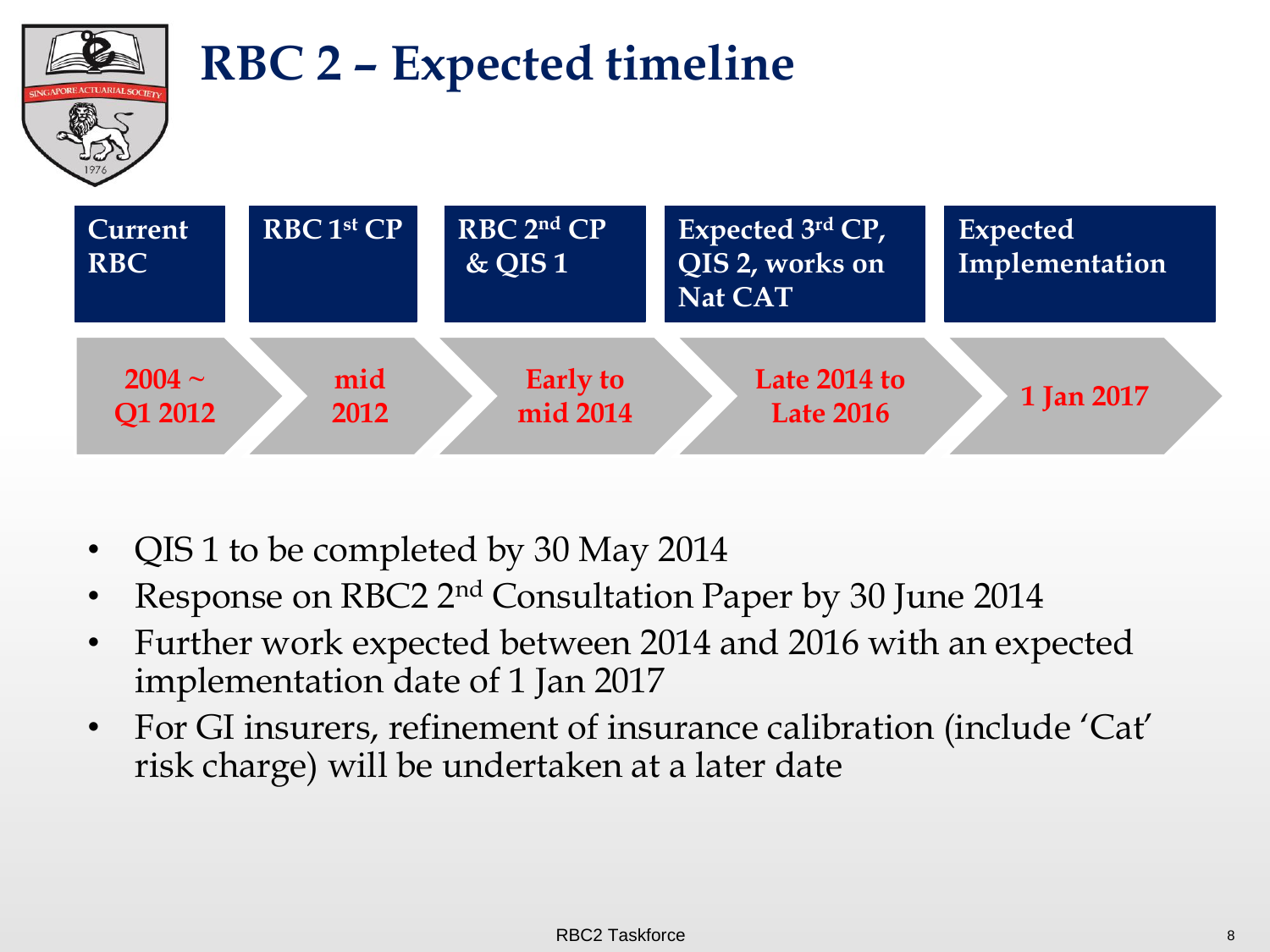

#### **Regulatory B/S: RBC 1 vs RBC 2**

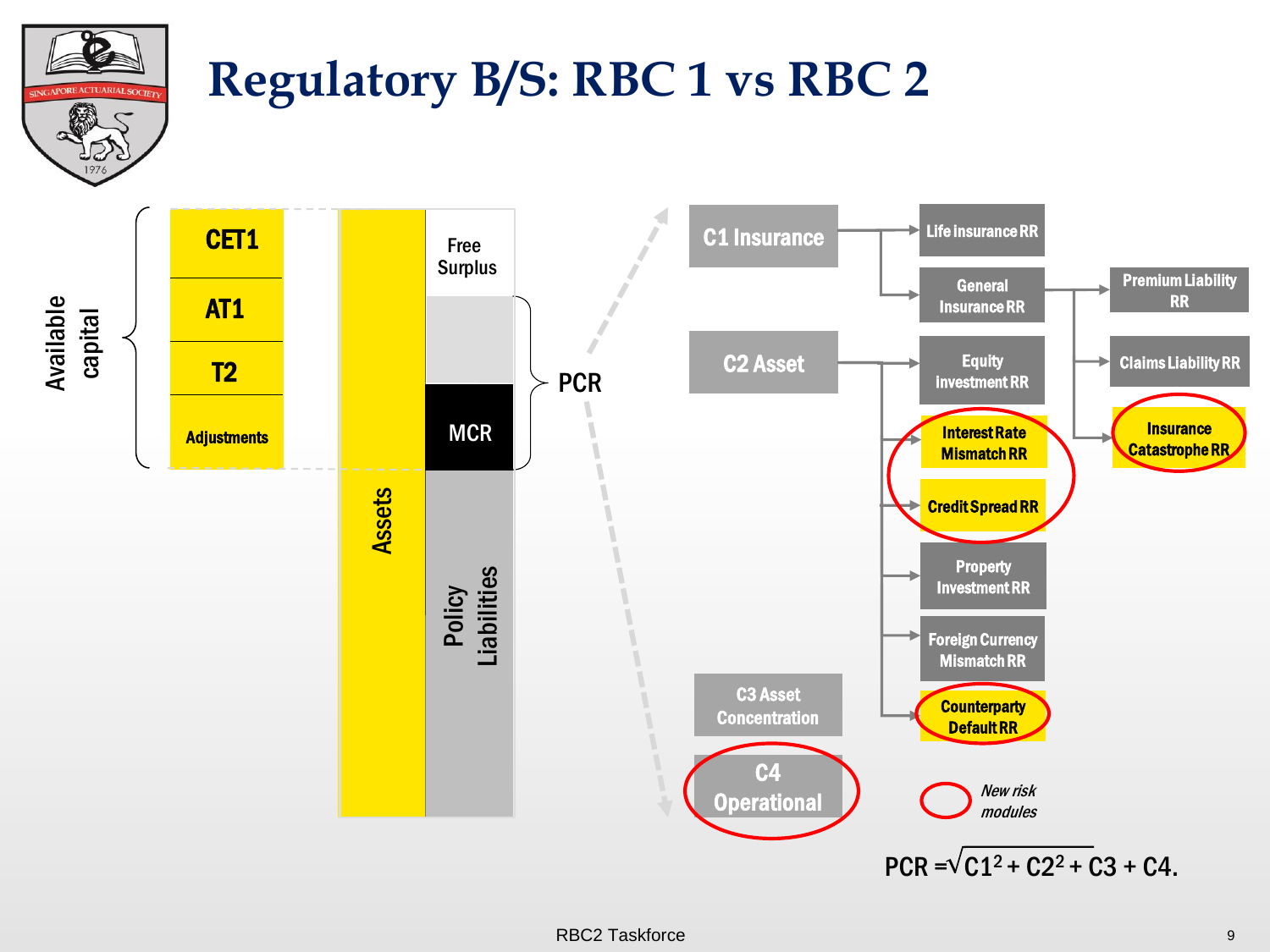|                       | <b>Licensed Direct Insurers</b>                  |                                    | <b>Licensed Reinsurers</b>  |                                         |
|-----------------------|--------------------------------------------------|------------------------------------|-----------------------------|-----------------------------------------|
|                       |                                                  |                                    |                             |                                         |
|                       | <b>Locally Incorporated</b><br>Branch            |                                    | <b>Locally Incorporated</b> | <b>Branch</b>                           |
|                       |                                                  | <b>Locally Owned</b>               | <b>Foreign Owned</b>        |                                         |
|                       |                                                  |                                    |                             |                                         |
|                       |                                                  | Currently<br>subject to a          |                             |                                         |
| Offshore<br>insurance |                                                  | simplified non                     | Currently<br>subject to a   | Propose to<br>continue to               |
| Fund<br>("OIF")       | Will still continue to be                        | risk-based<br>solvency             | simplified non              | exempt OIF from                         |
|                       | subject to full RBC risk charges<br>under RBC 2. | margin.                            | risk-based<br>solvency      | <b>RBC risk charges</b><br>under RBC 2. |
|                       |                                                  | Propose to be                      | margin.                     | Assets of OIF just                      |
|                       |                                                  | subject to full<br><b>RBC risk</b> | Propose to                  | needs to cover                          |
|                       |                                                  | charges under                      | continue                    | Liabilities                             |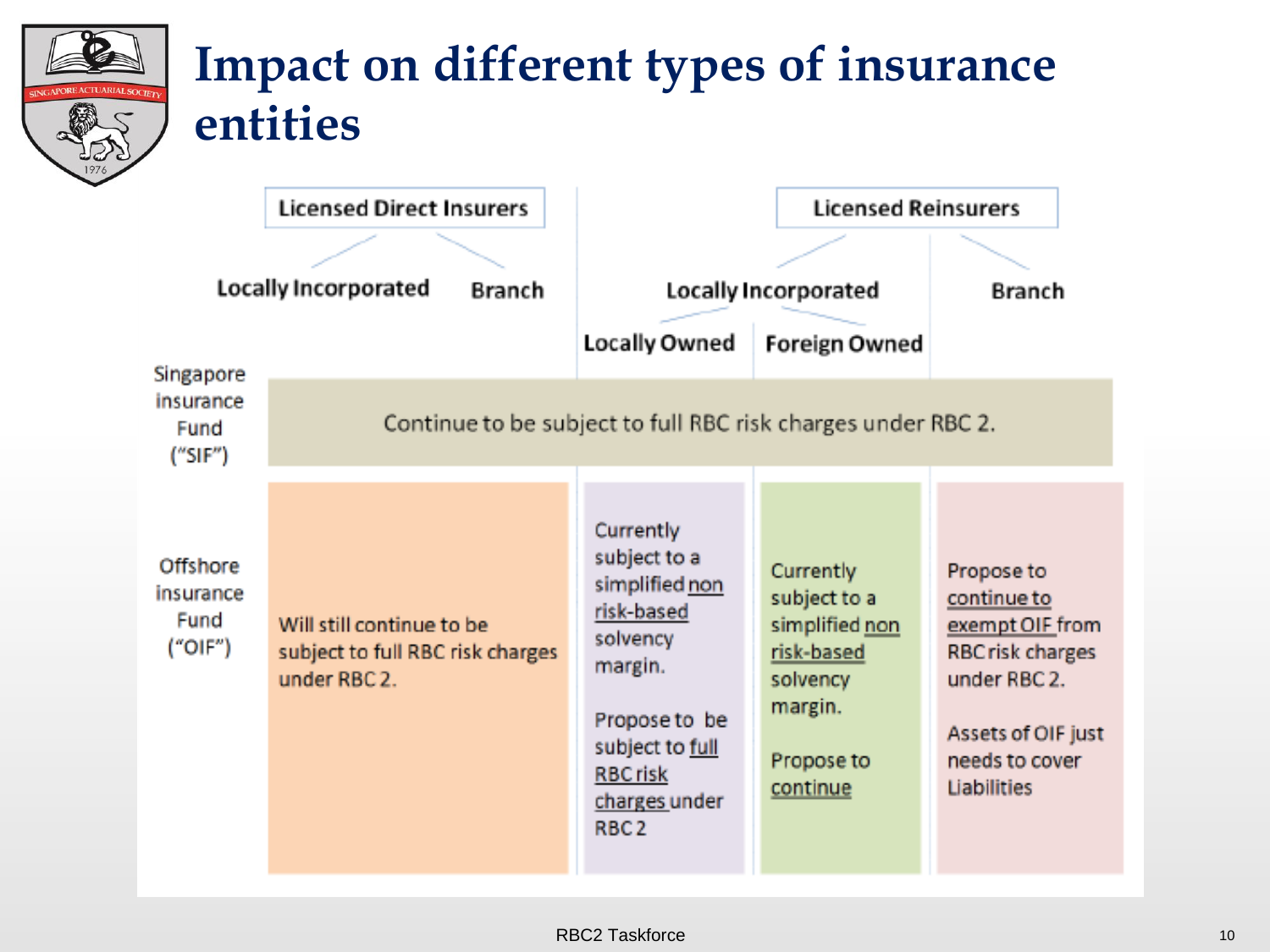

#### **HIGHLIGHT OF KEY SAS RESPONSES**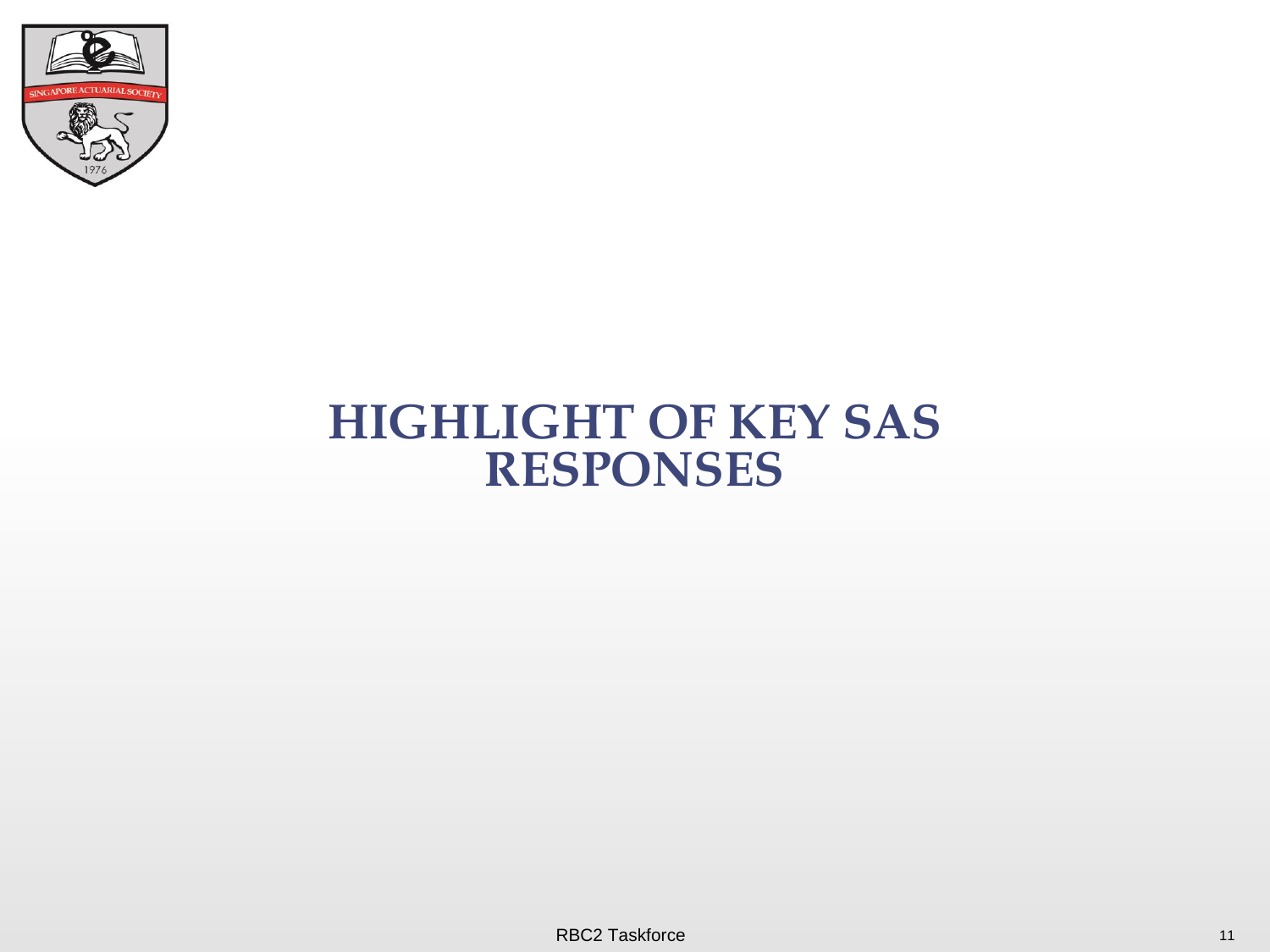

- There may be undue increase in regulatory capital over the current requirements. The increased cost of capital will eventually be passed on to consumers through higher premiums or lower coverage
- SAS have not conducted an independent assessment on the calibration factors in the CP. The SAS would request MAS to provide data and assumptions used to derive the calibration factors in circumstances where risk factors:
	- have a significant impact or very different from current regime;
	- appear contradictory to SAS' view
- The SAS working parties will continue to provide further research to partner with MAS to refine the RBC2 risk factors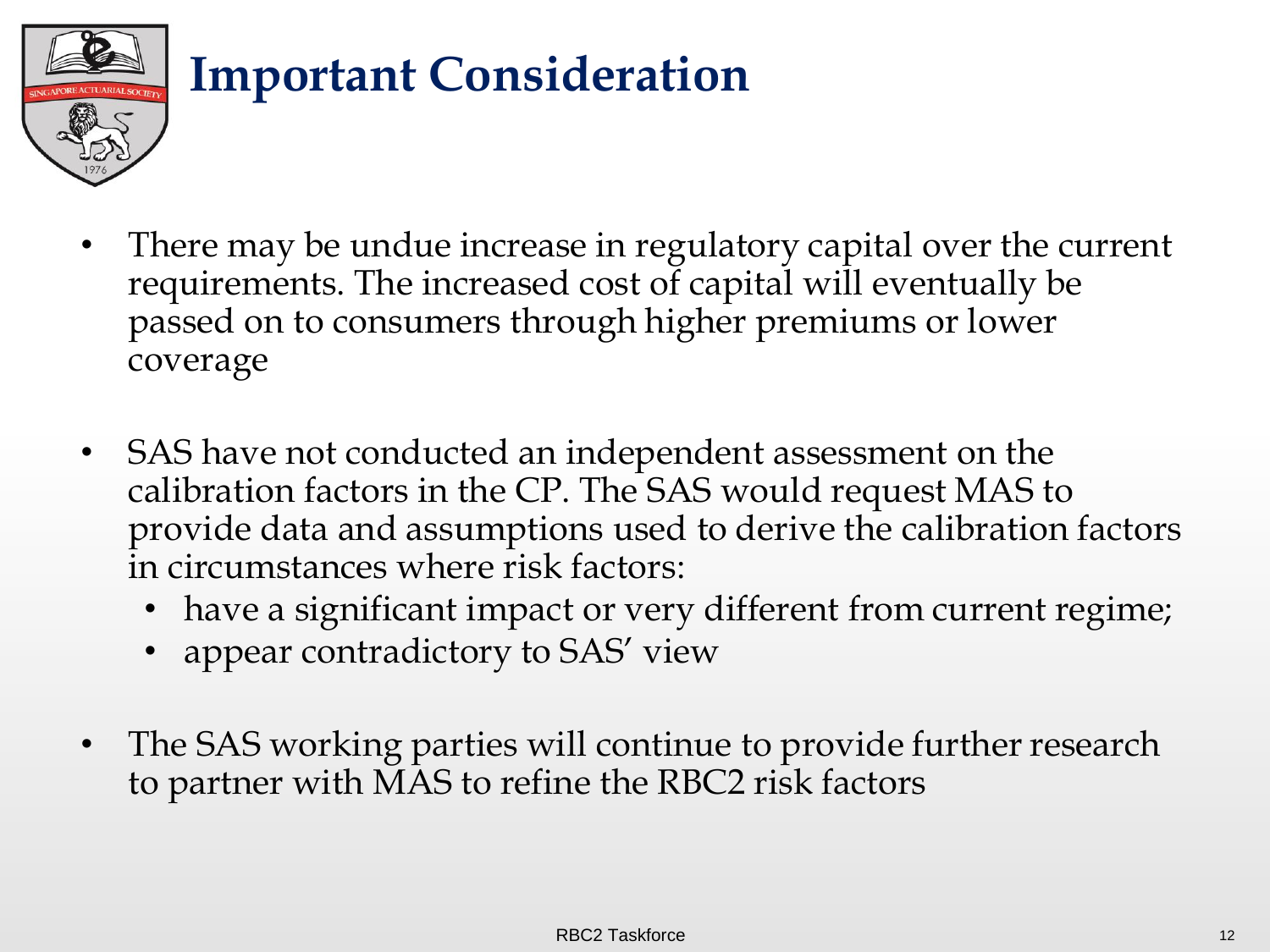

| <b>Proposals</b>   | <b>Key Topics</b>                  | <b>Taskforce Responses</b>                                                                                                                                                                                                                                                                                                                                                                                                                                                                                                   |  |  |
|--------------------|------------------------------------|------------------------------------------------------------------------------------------------------------------------------------------------------------------------------------------------------------------------------------------------------------------------------------------------------------------------------------------------------------------------------------------------------------------------------------------------------------------------------------------------------------------------------|--|--|
| CQ1                | 3 month<br>timeframe               | • 3 months as guideline to allow companies to develop a plan to restore PCR<br>• To confirm appropriateness of 3-months after the calibration is finalised<br>• "Exceptional circumstances" should go beyond market stresses<br>• Treatment for Head Offices/ Subsidiaries / Branches likely differ                                                                                                                                                                                                                          |  |  |
| $CP$ 3, 4<br>CQ2,3 | Matching<br>Adjustment<br>("MA")   | • Consider partial recognition of illiquidity for all types of liabilities through<br>volatility adjustment ("VA")<br>• Application of the matching adjustment should be principle based<br>• Rules around gradual phase out of LTRFDR can be considered once liquidity<br>can be built up                                                                                                                                                                                                                                   |  |  |
| CP 6               | Diversification<br><b>Benefits</b> | • How to determine the risk pairs to include under C1 correlation matrix for<br>life business and choice of correlation parameter<br>• C1 correlation matrix should extend to all C1 components includes lapse risk<br>• An explicit correlation between different C2 risks will be more helpful and<br>help insurers' in planning their investment portfolio<br>• Diversification between funds should be expanded to all risks (e.g. mortality<br>risk vs annuity risk, credit spread vs credit risk, between lapse risks) |  |  |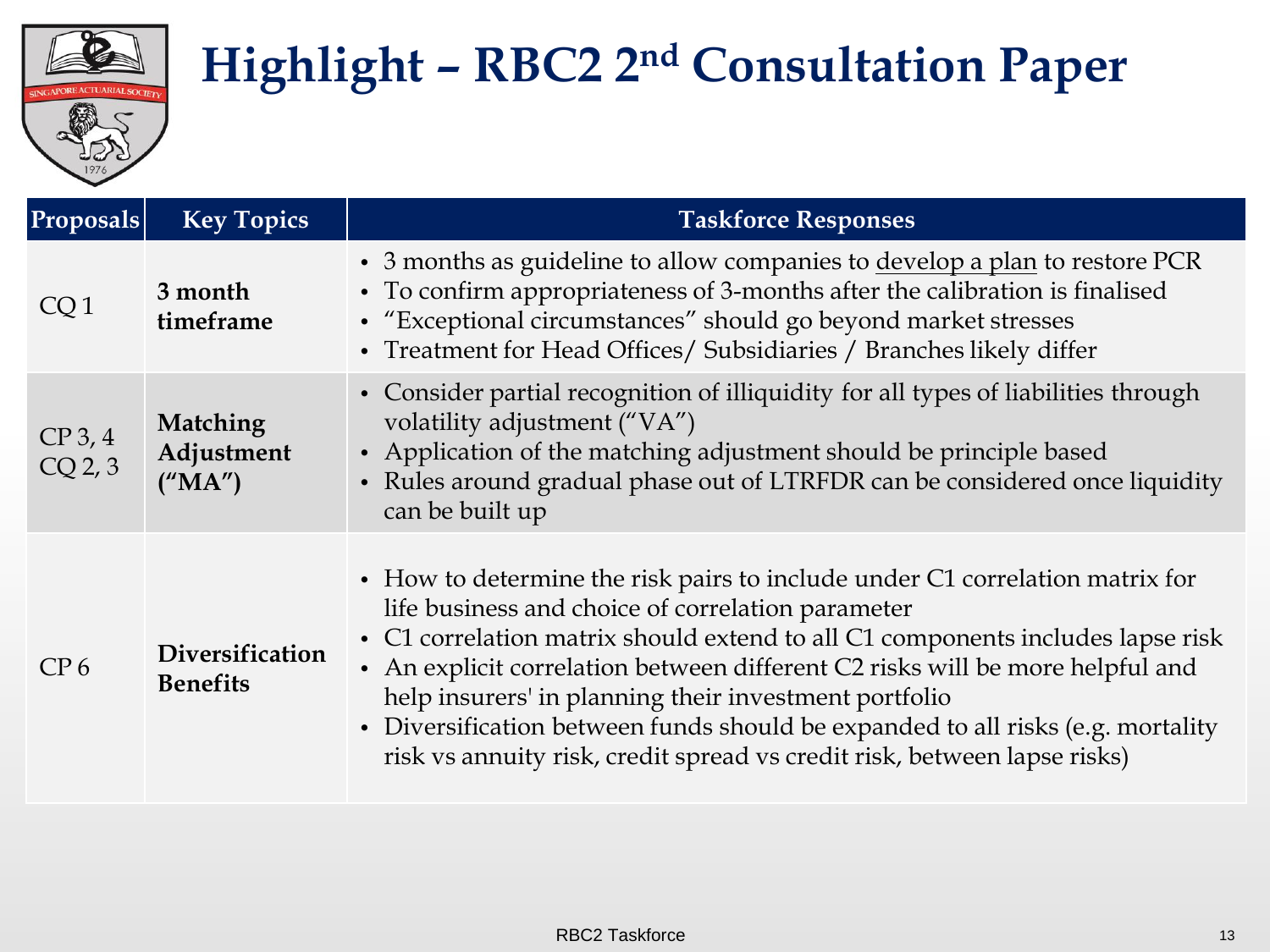

| <b>Proposals</b>   | <b>Key Topics</b>                                    | <b>Taskforce Responses</b>                                                                                                                                                                                                                                                                                                                                                                                                                                                                                                                                 |
|--------------------|------------------------------------------------------|------------------------------------------------------------------------------------------------------------------------------------------------------------------------------------------------------------------------------------------------------------------------------------------------------------------------------------------------------------------------------------------------------------------------------------------------------------------------------------------------------------------------------------------------------------|
| CP<br>$7 \sim 18$  | C1<br>requirements<br>for Life<br><b>Business</b>    | • Agree with removal of references to prescribed standard table (mortality $&$<br>annuity) and placing greater reliance on Appointed Actuaries' judgment<br>• C1 factors (Mortality shock, Mortality (annuity) shock, disability shock &<br>lapse shock) should be calibrated using the change versus expected<br>experience over a specific time horizon<br>• The calibrated risk factor on morbidity shock seems onerous unless outputs<br>of current MAS-prescribed stress test scenario for morbidity catastrophe have<br>been duly taken into account |
| CQ <sub>4</sub>    | C1<br>requirements<br>for General<br><b>Business</b> | • Since the current premium and claim liability calibrations have implicitly<br>included an allowance for catastrophe risk, so need to ensure no double<br>counting when calibrating the new catastrophe risk charge requirements                                                                                                                                                                                                                                                                                                                          |
| CP<br>$19 \sim 21$ | C <sub>2</sub><br>requirements                       | • The SAS encourages explicit diversification to be used<br>• The equity risk charge appears to be too high. Calibration may have<br>overstated as using last 10 years' data may not be appropriate<br>• The diversified factors under RBC 2 are relatively high as compared to other<br>regimes such as Europe and Australia<br>• SAS suggests revising risk charge for CIS of 50% to 60% as per unlisted<br>equities if the insurer chooses not to apply the look-through approach                                                                       |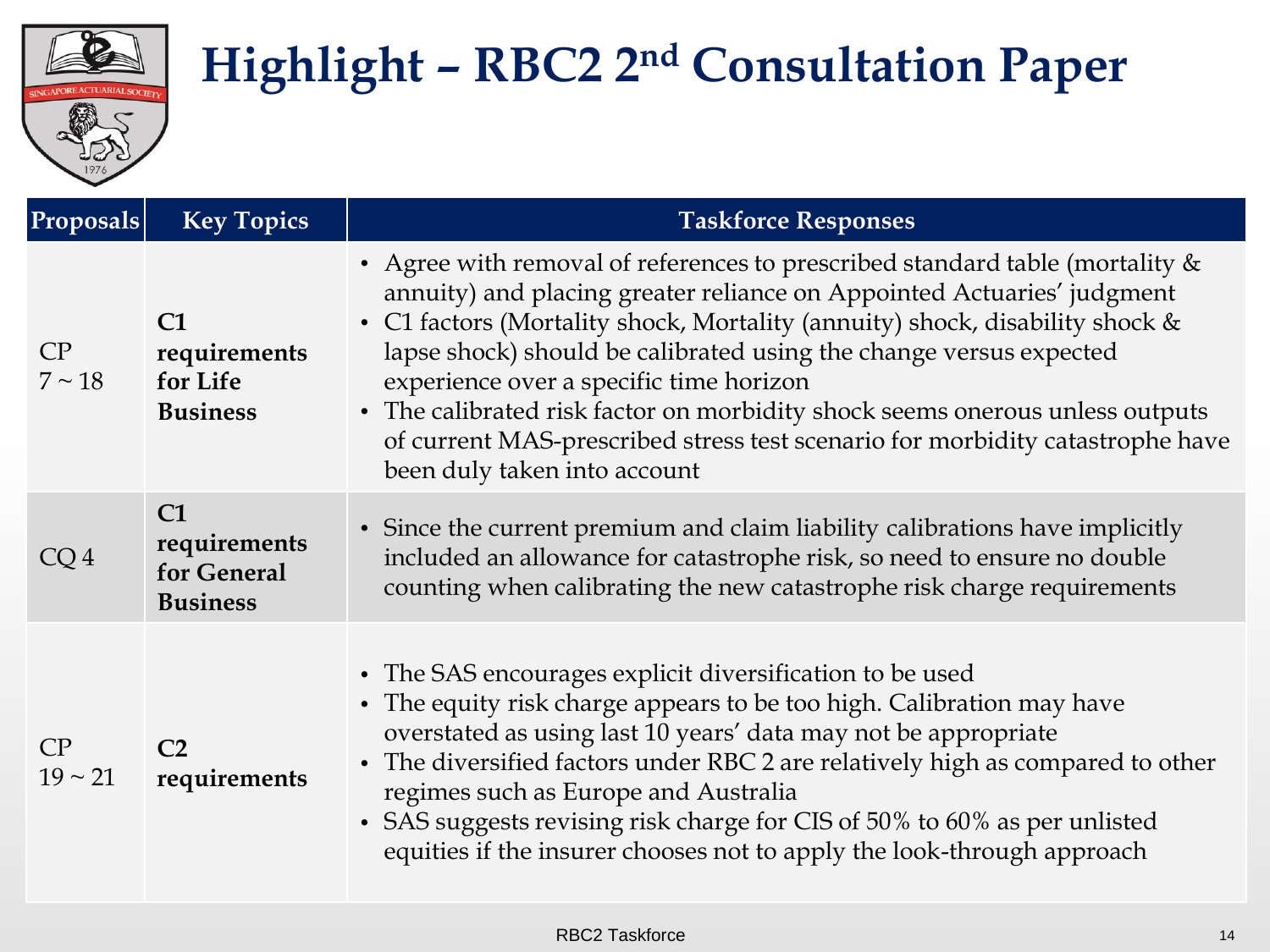

| <b>Proposals</b>   | <b>Key Topics</b>                   | <b>Taskforce Responses</b>                                                                                                                                                                                                                                                                                                                                                                                                                                                                                                                                                                                                                                                                                                                                                                                                                                              |  |  |
|--------------------|-------------------------------------|-------------------------------------------------------------------------------------------------------------------------------------------------------------------------------------------------------------------------------------------------------------------------------------------------------------------------------------------------------------------------------------------------------------------------------------------------------------------------------------------------------------------------------------------------------------------------------------------------------------------------------------------------------------------------------------------------------------------------------------------------------------------------------------------------------------------------------------------------------------------------|--|--|
| $CQ$<br>$5 \sim 6$ | Counter-<br>cyclical<br>Adjustments | • The SAS supports counter-cyclical adjustments (CCA) and agrees CCA<br>should be activated upon significant movements, but disagrees that it is only<br>applied to equity<br>• The formulae should be pre-determined based on a sound basis and be easily<br>explainable. A clear and transparent CCA mechanism is important for capital<br>planning (consistent with ORSA) & ensure a level playing field<br>• CCA should also apply to all classes that exhibit reversion behaviour and not<br>only confined to Singapore listed equities                                                                                                                                                                                                                                                                                                                            |  |  |
| CP<br>$22 \sim 31$ | C <sub>2</sub><br>requirements      | • The SAS supports recognition of diversification between insurance funds<br>when calculating interest rate mismatch risk requirement at company level<br>• Diversification should extend to the Par fund<br>• Diversification benefits for insurers writing Health, Life & General Insurance<br>business can be considered<br>• The SAS agrees with the proposal to apply a credit spread risk calculation to<br>both assets and liabilities<br>• The SAS suggests allowing the usage of internal rating models in evaluation<br>of credit rating of unrated bond issuances (in line with spirit of ORSA)<br>• The 50% risk requirement on the marked-to-market value of structured<br>products appears excessive. In addition, a flat rate may create a perverse<br>incentive for insurers to hold those products that are riskier than implied by<br>the risk charge |  |  |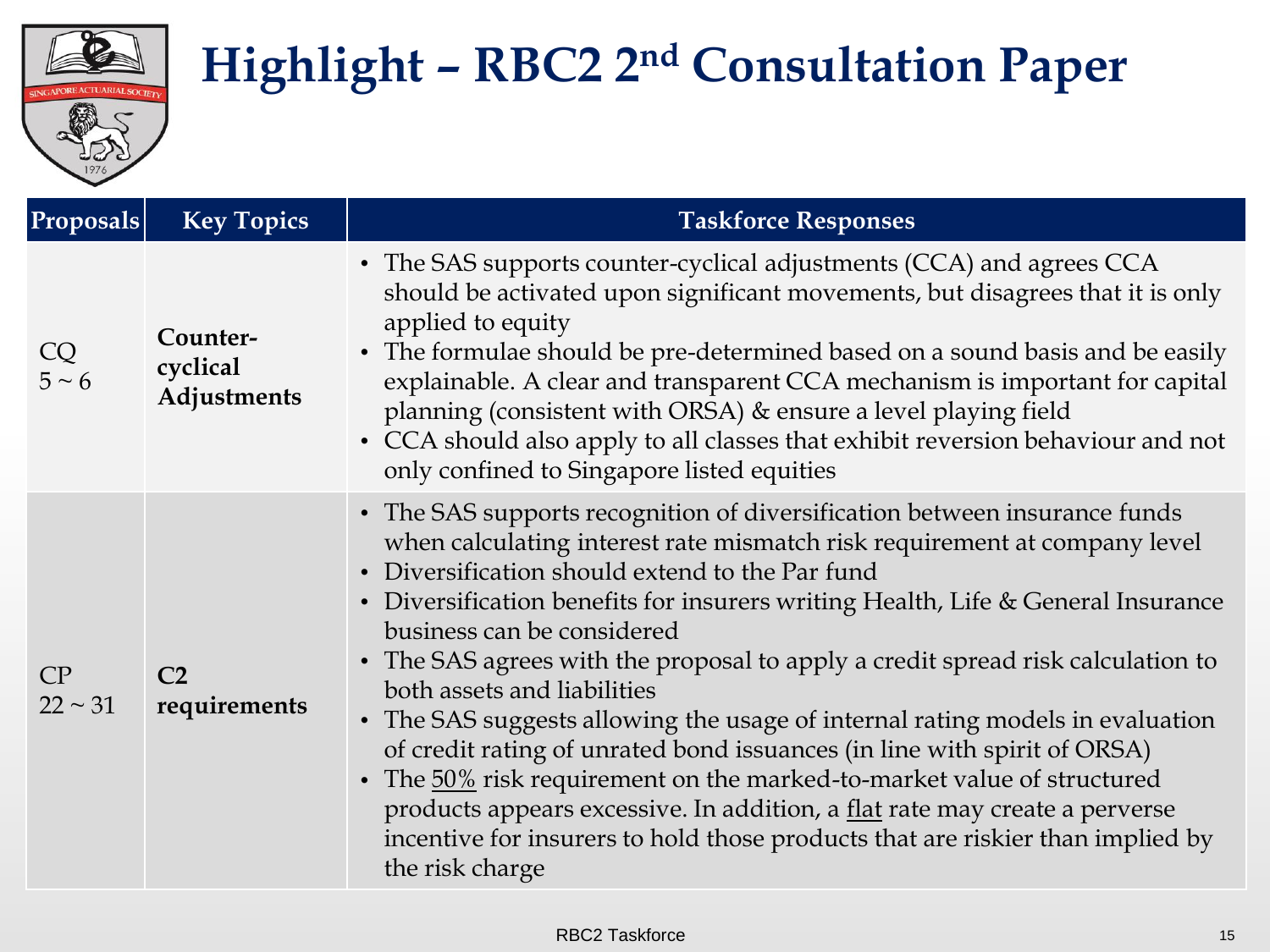| <b>Proposals</b>   | <b>Key Topics</b>              | <b>Taskforce Responses</b>                                                                                                                                                                                                                                                                                                                                                                                                                                                                                                                                                                                                                                                                                                                                                                                                                                                                                                                                                                                              |  |  |  |  |
|--------------------|--------------------------------|-------------------------------------------------------------------------------------------------------------------------------------------------------------------------------------------------------------------------------------------------------------------------------------------------------------------------------------------------------------------------------------------------------------------------------------------------------------------------------------------------------------------------------------------------------------------------------------------------------------------------------------------------------------------------------------------------------------------------------------------------------------------------------------------------------------------------------------------------------------------------------------------------------------------------------------------------------------------------------------------------------------------------|--|--|--|--|
| CP<br>$28 \sim 31$ | C <sub>2</sub><br>requirements | • On removal of 10% concession for foreign mismatch requirement for SIF,<br>consideration should be given to the risks of asset concentration in a single<br>country as insurers with large Singapore Life Funds may find it necessary to<br>invest in foreign assets<br>• There should be a distinction between premium 'past-due' versus 'unbilled'<br>where the former is more subject to counterparty risk<br>• On premium receivables, it does not appear reasonable to apply a risk charge of<br>100% to premium which is contractually obliged but is not due to be collected in<br>> 12 months due to the payment structure of the contract<br>• Ageing exposure split by ratings is too granular for general insurance and<br>reinsurance companies<br>• The SAS suggests to treat unrated SMEs the same as unrated persons /<br>policyholders rather than (re)insurers, i.e. apply counterparty risk charge of<br>7.75% instead of 48.5%<br>• Internal reinsurance should be recognised for non-life insurers |  |  |  |  |
| CQ7                | C <sub>3</sub><br>requirement  | • The SAS suggests to remove C3 requirements because insurers are expected to<br>maintain PCR > 100%, and replace C3 requirement by a deduction of financial<br>resources. Asset deductions should be changed from fund level to company level                                                                                                                                                                                                                                                                                                                                                                                                                                                                                                                                                                                                                                                                                                                                                                          |  |  |  |  |
| CP 32<br>CQ8       | C <sub>4</sub><br>requirement  | • RBC2 operational risk charge is much higher than that under other solvency<br>regimes in other jurisdictions<br>• The SAS suggests removing C4 and allowing insurers to factor for operational<br>risk within their ERM / ORSA framework                                                                                                                                                                                                                                                                                                                                                                                                                                                                                                                                                                                                                                                                                                                                                                              |  |  |  |  |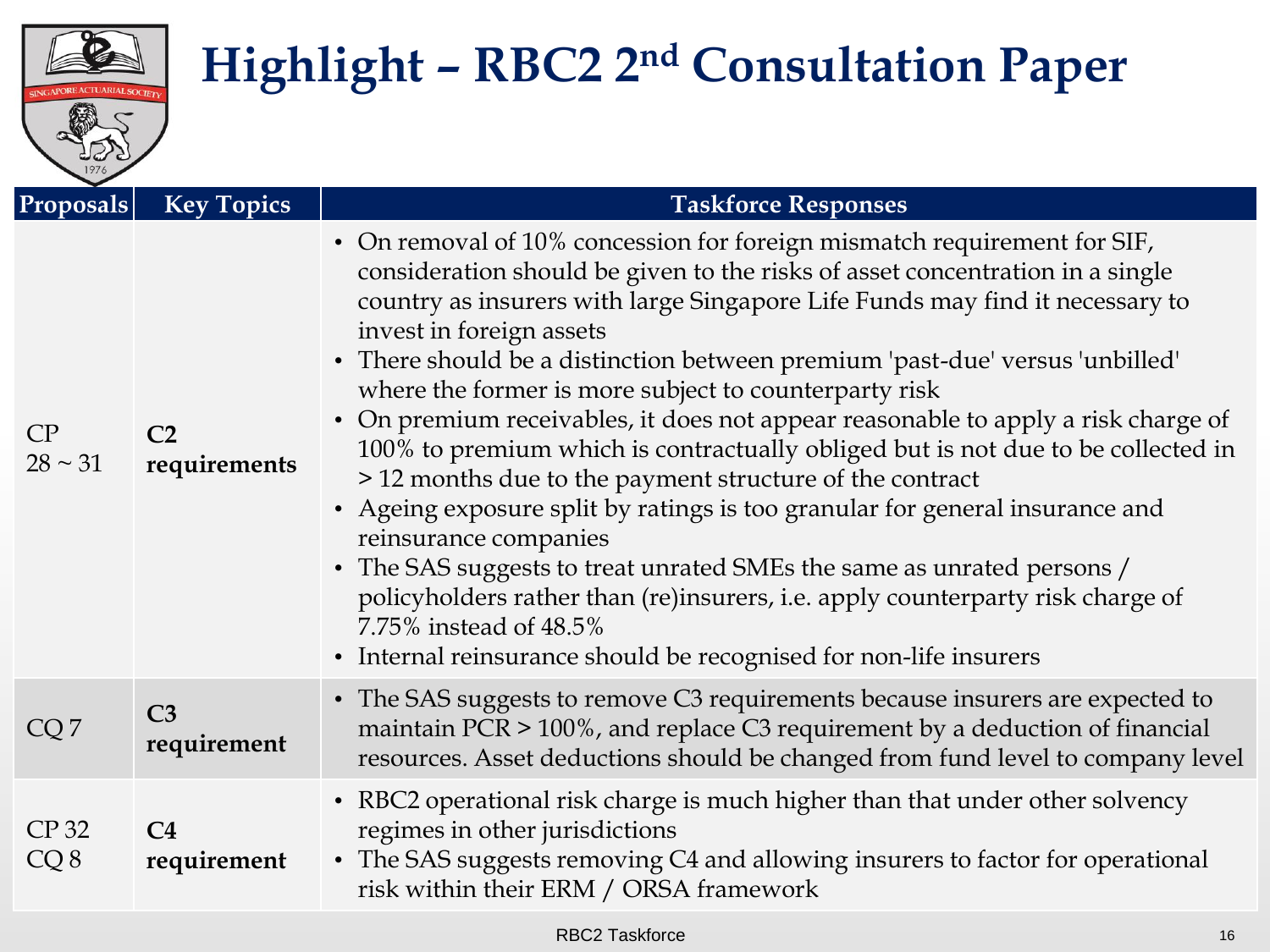

| Proposals                         | <b>Key Topics</b>                                                    | <b>Taskforce Responses</b>                                                                                                                                                                                                                                                                                                                                                                    |
|-----------------------------------|----------------------------------------------------------------------|-----------------------------------------------------------------------------------------------------------------------------------------------------------------------------------------------------------------------------------------------------------------------------------------------------------------------------------------------------------------------------------------------|
| CP<br>$38 \sim 39$<br>CQ12        | <b>Treatment of</b><br><b>Negative</b><br><b>Reserves</b>            | • Given that negative reserve is computed after applying all insurance shocks,<br>the basis is already overly prudent. Therefore 100% allowance should be<br>granted. The SAS also noted that other jurisdictions have not applied<br>insurance shocks to the negative reserves.<br>• The SAS agrees that recognition for negative reserves at both company and<br>fund level is appropriate. |
| N/A                               | <b>Treatment of</b><br><b>Aggregate of</b><br><b>APNGB</b>           | • The SAS proposes that the financial resources for non-guaranteed benefits<br>should be 100% rather than 50%. The Society would like to reiterate that loss<br>absorption capability is a key feature of Par products. A cap in the FR<br>recognition, coupled with a significant higher calibration, will affect the<br>viability of Par products.                                          |
| <b>CP43</b><br>CQ<br>$15 \sim 16$ | Proposed<br><b>Timeline and</b><br><b>Transitional</b><br>Provisions | • The time and effort needed to undertake research and analysis arising from<br>this round of consultation/QIS should not be under-estimated. A more<br>realistic timeline would be for QIS2 to commence in Q2 2015. MAS should<br>share its findings from QIS some time in Q4 2014 and have additional<br>discussion with the industry (including the SAS) in preparation for QIS2.          |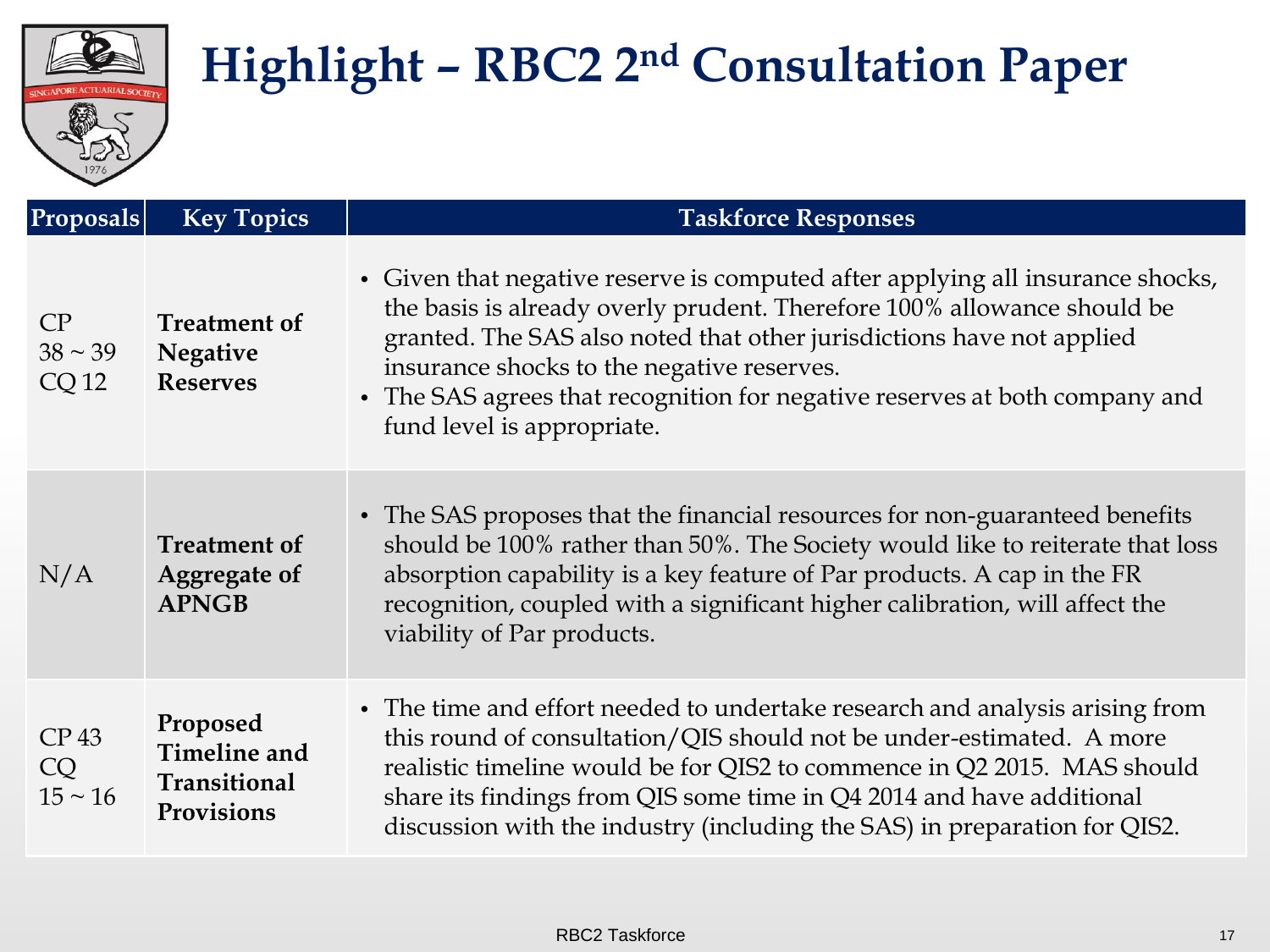

#### **UPDATES FROM WORKING PARTIES**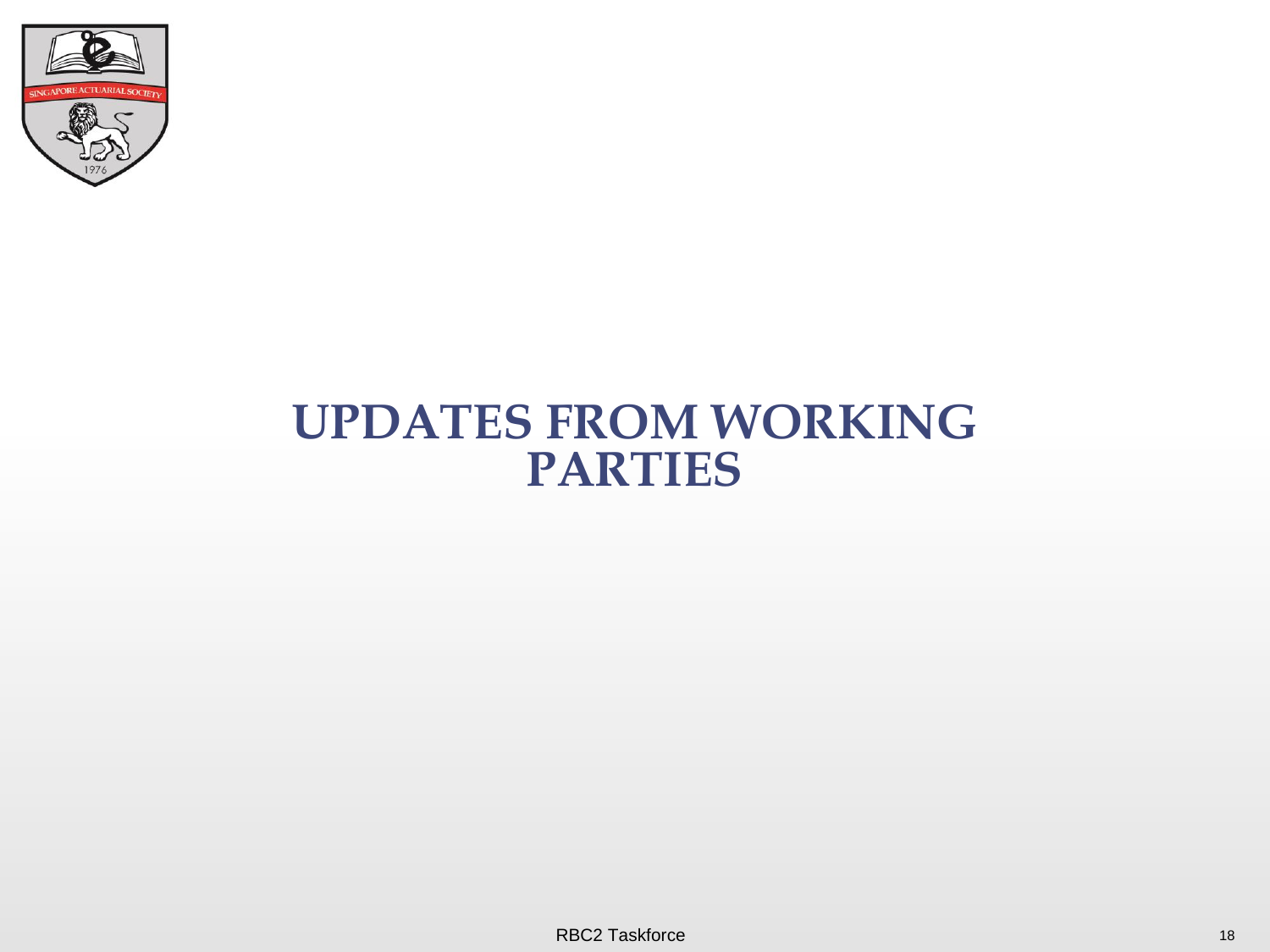

#### **VALUATION INTEREST RATE WORKING PARTY**

With contributions from the team members: Abhishek Kumar (WP Lead) Alex Lee Chen Shao Guang Cheung Kwok Kei Harry Lee Lim Mei Mei Mark Shi Ng Kok-G Tan Yue Li Zhu Yan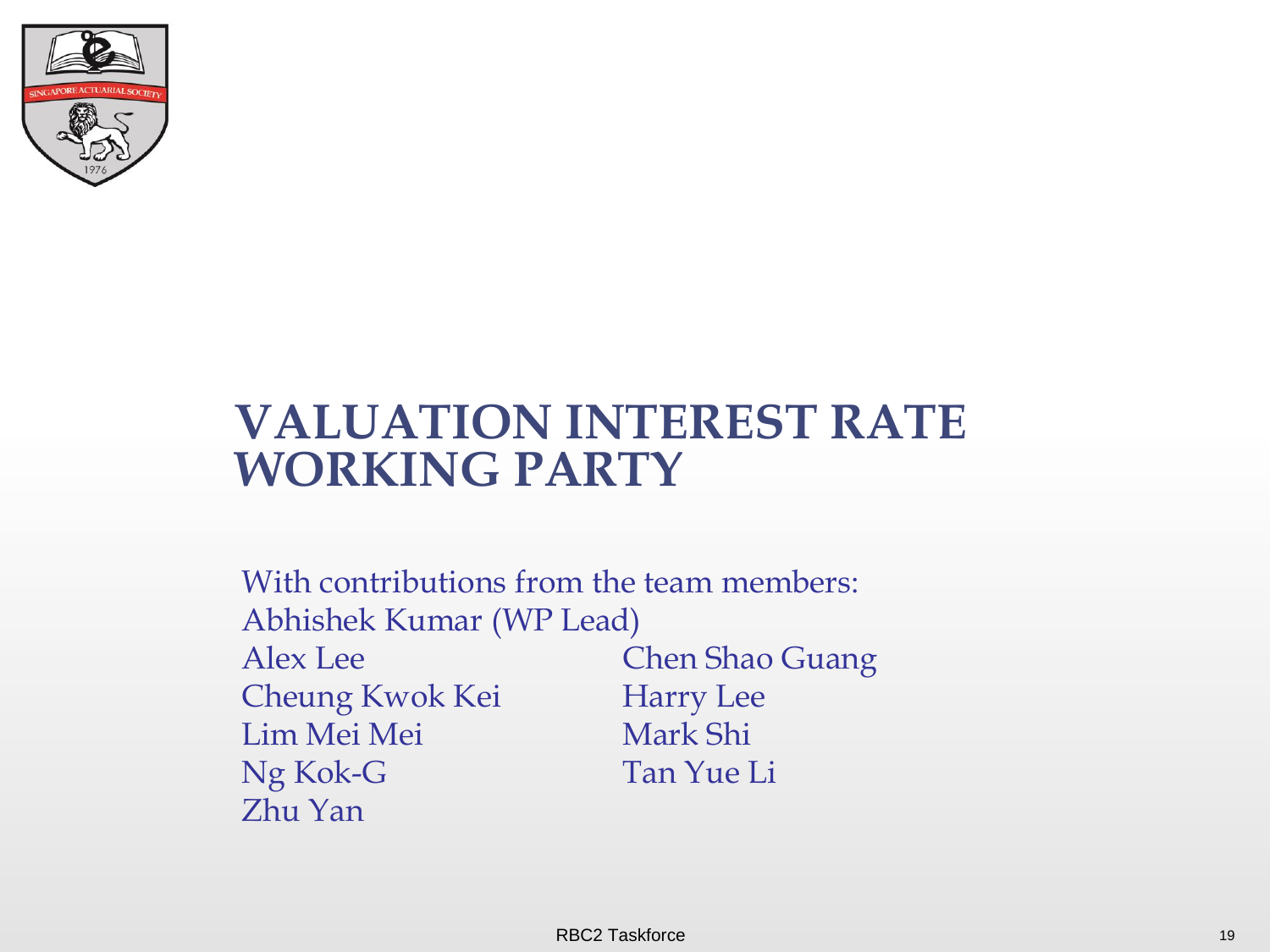

- Evaluate the proposed MA framework, including assessing the appropriateness of the requirements in Singapore context
- Counter propose alternatives to MA
- Comment on the proposal on the LTRFDR mechanism
- Identify areas where further investigations are required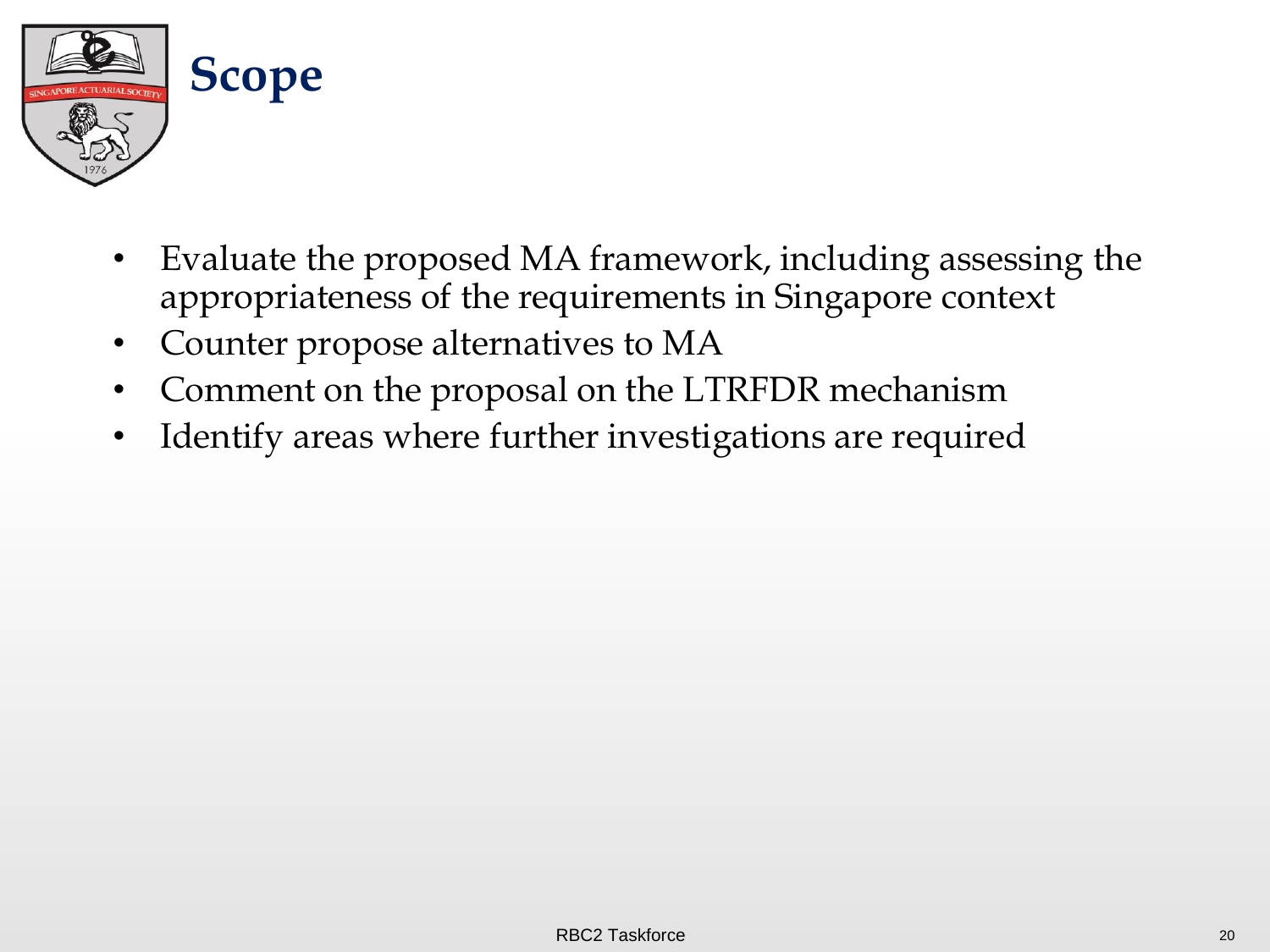

#### **Key Observations and Recommendation**

Key Observations

- Certain criteria for the matching adjustment application are stringent in the Singapore context.
- In its current form, MA does not recognise the underlying illiquid nature of some insurance liabilities.

#### Recommendation

- Consider partial recognition of illiquid in the insurance business, such as through Volatility Adjustment. MA available to insurers who are able to demonstrate better ALM matching. Propose to work with MAS and industry bodies to further refine the calculation and application.
- Propose to work with the MAS to test and refine the MA criteria.
- Conduct further research on the valuation interest.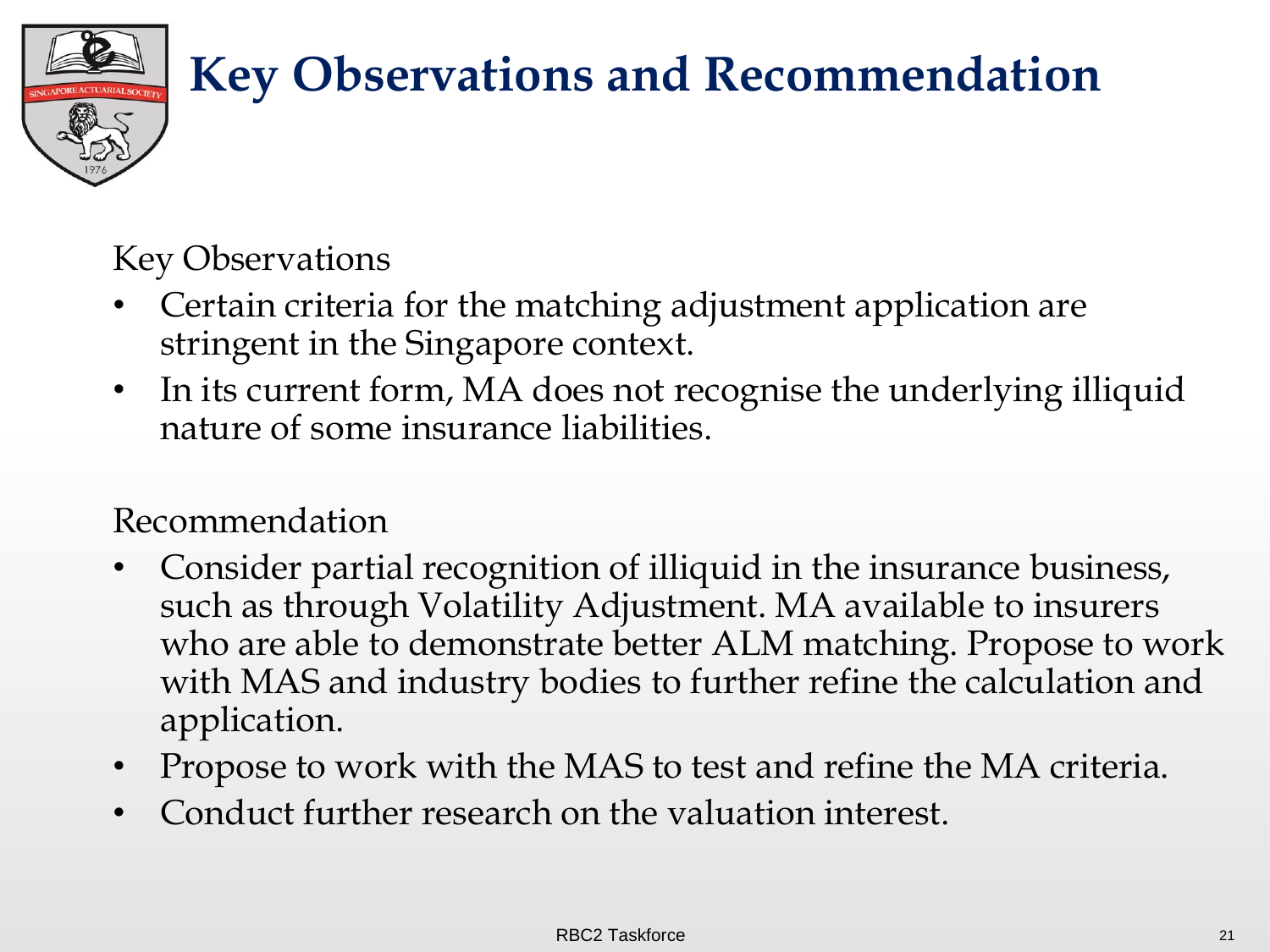

## **Volatility Adjustment (VA)**

- Recent legislation on Solvency II includes an allowance for the partial recognition of illiquidity in the form of VA. VA is also designed to reduce the volatility in balance sheet and reflect that insurance companies typically hold a certain proportion of illiquid assets.
- Propose VA :
	- To be applicable to all insurance liabilities as a default adjustment, with safeguards to avoid cherry picking;
	- To be based on an average spread for the assets held in a reference portfolio (which represent a typical portfolio held by insurance companies);
	- No need for ring fencing assets and liabilities;
	- On balance sheet and will be subject to a bi-directional credit spread stress to avoid cherry picking by insurers;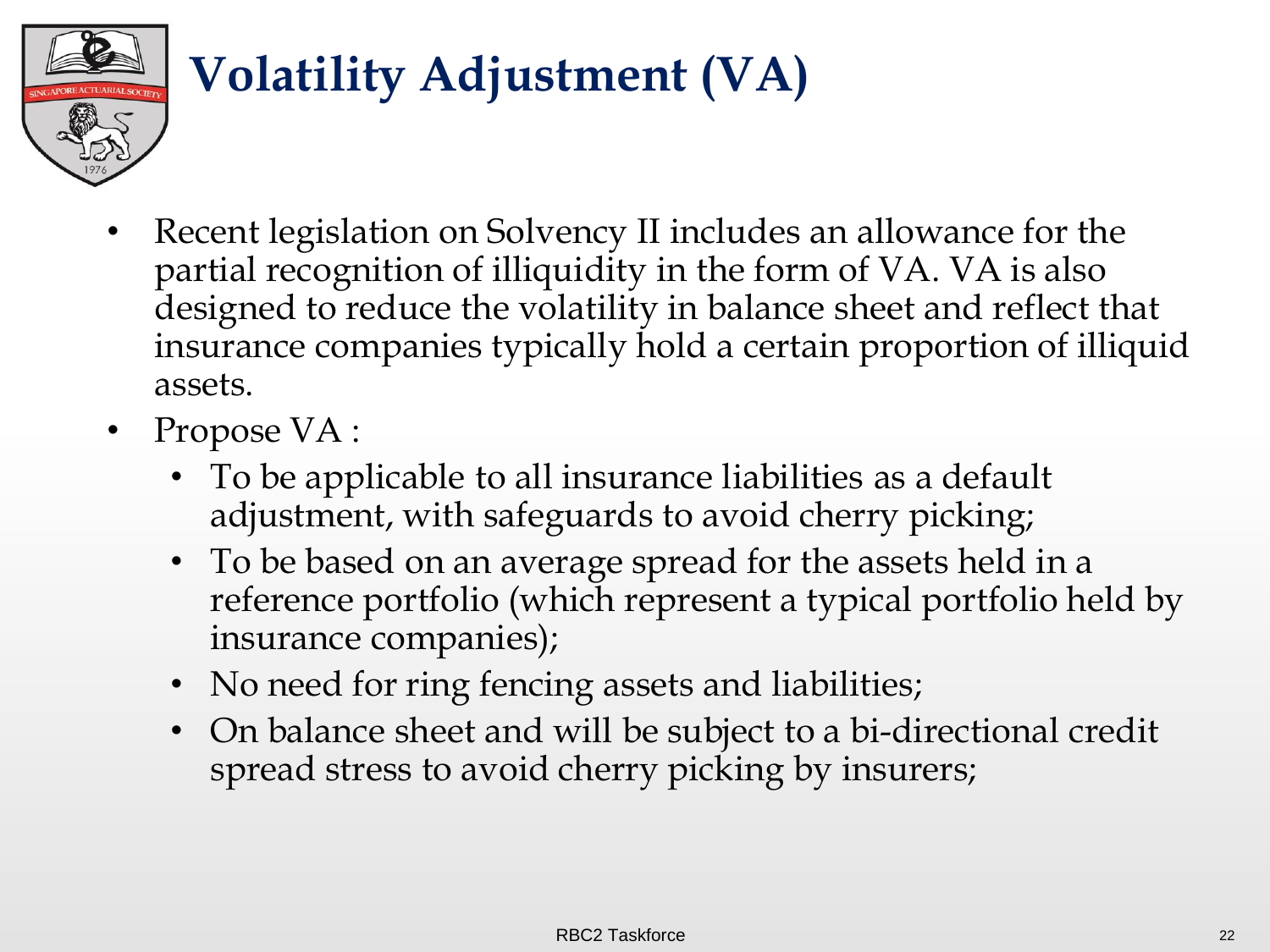

Initial Evaluation on MA

- Shortage of long term assets in Singapore market will impose challenges to "cash flow shortfall" criterion.
- Insurance risk. Our initial finding shows that generally shorter term liabilities are able to satisfy the 20% criteria.

To further consider:

- Fixed cash flow are portfolio level (rather than at asset level)
- The use of derivatives to improve matching
- Clarity on the requirement on the separate management of assets and liabilities.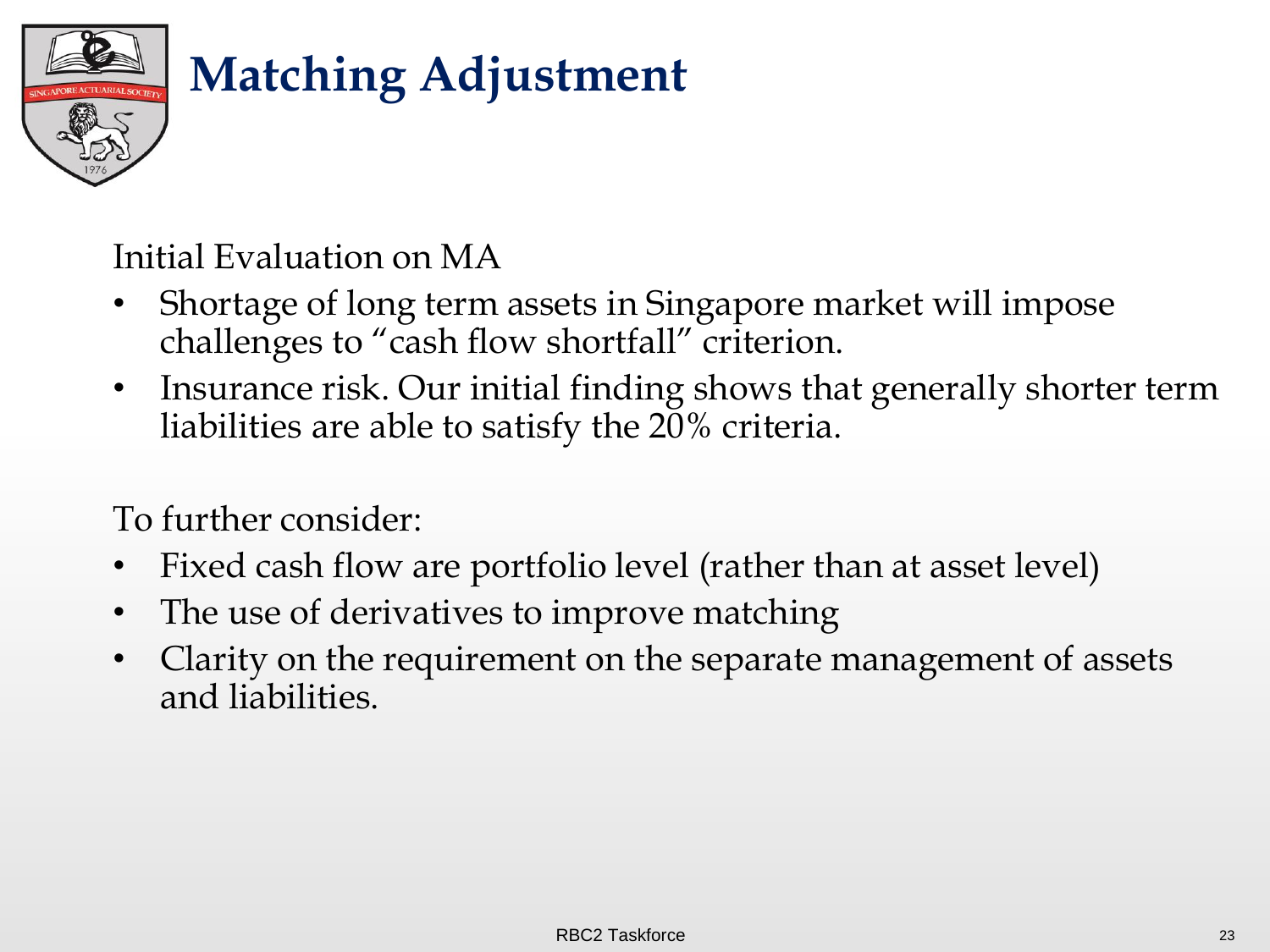

- MAS proposes to remove the existing Long Term Risk Free Discount Rate (LTRFDR) mechanism after 5 years. Gradual transition to market yields until year 30 and a flat yield beyond 30 years.
- Propose to carry out further work. We are proposing to work with the MAS in the following areas:
	- Extrapolation of risk free rate;
	- Definition of the last illiquid point;
	- Use of market yield and its related impact on volatility.

Next Step:

The WG will work further on the proposals, and expect to complete by 2H 2014. Volunteers and comments are welcomed!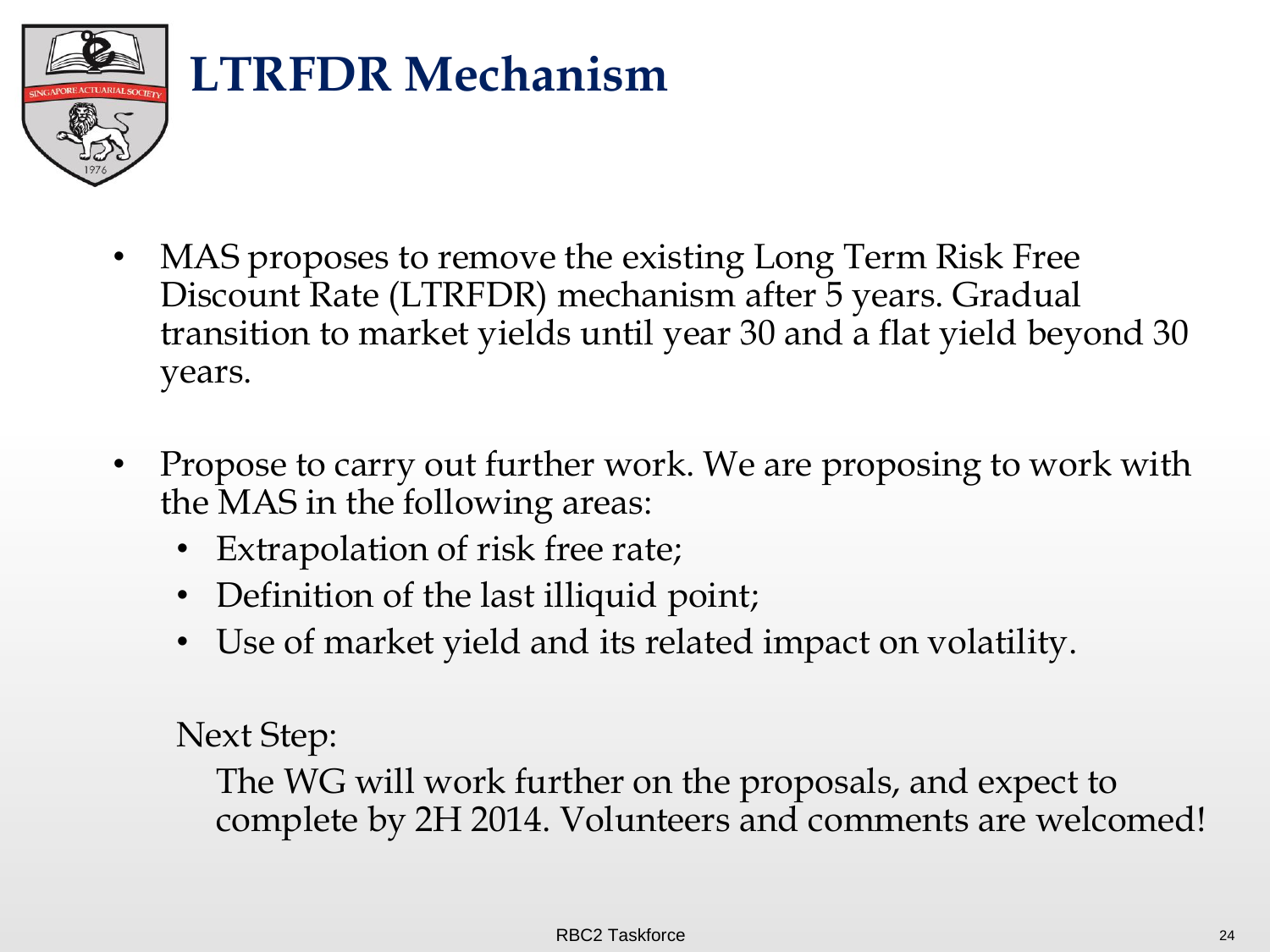

#### **COUNTER-CYCLICAL ADJUSTMENT WORKING PARTY**

With contributions from team members: Alex Lee (WG Lead) Harry Lee Ng Kok-G Mark Shi Zhu Yan Cheung Kwok Kei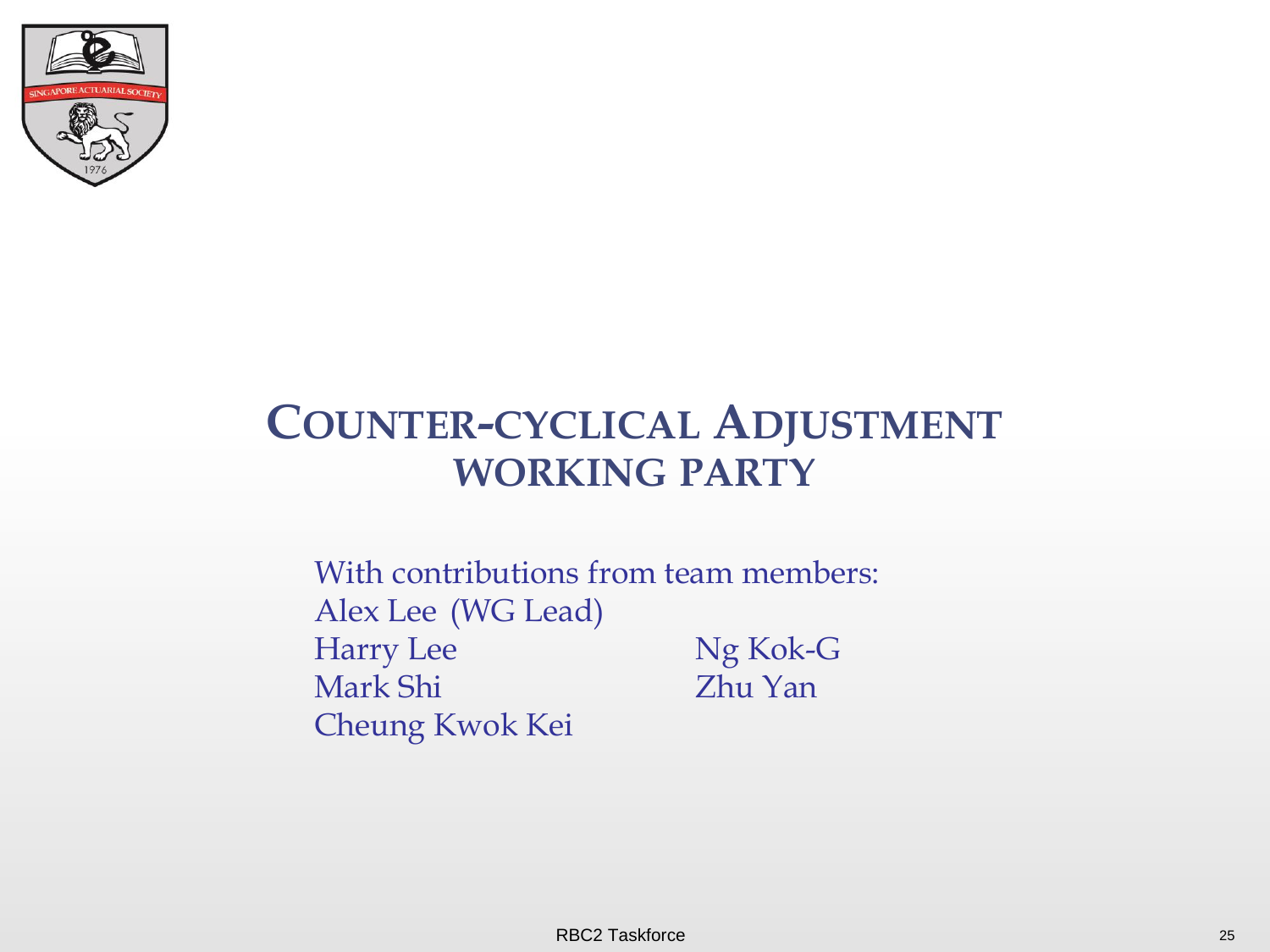

- Confirm the need for a Counter-Cyclical Adjustment (CCA)
- Evaluate the principles
- Enlarge scope to include other asset classes where adjustment should be considered
- Evaluate the choice of proxy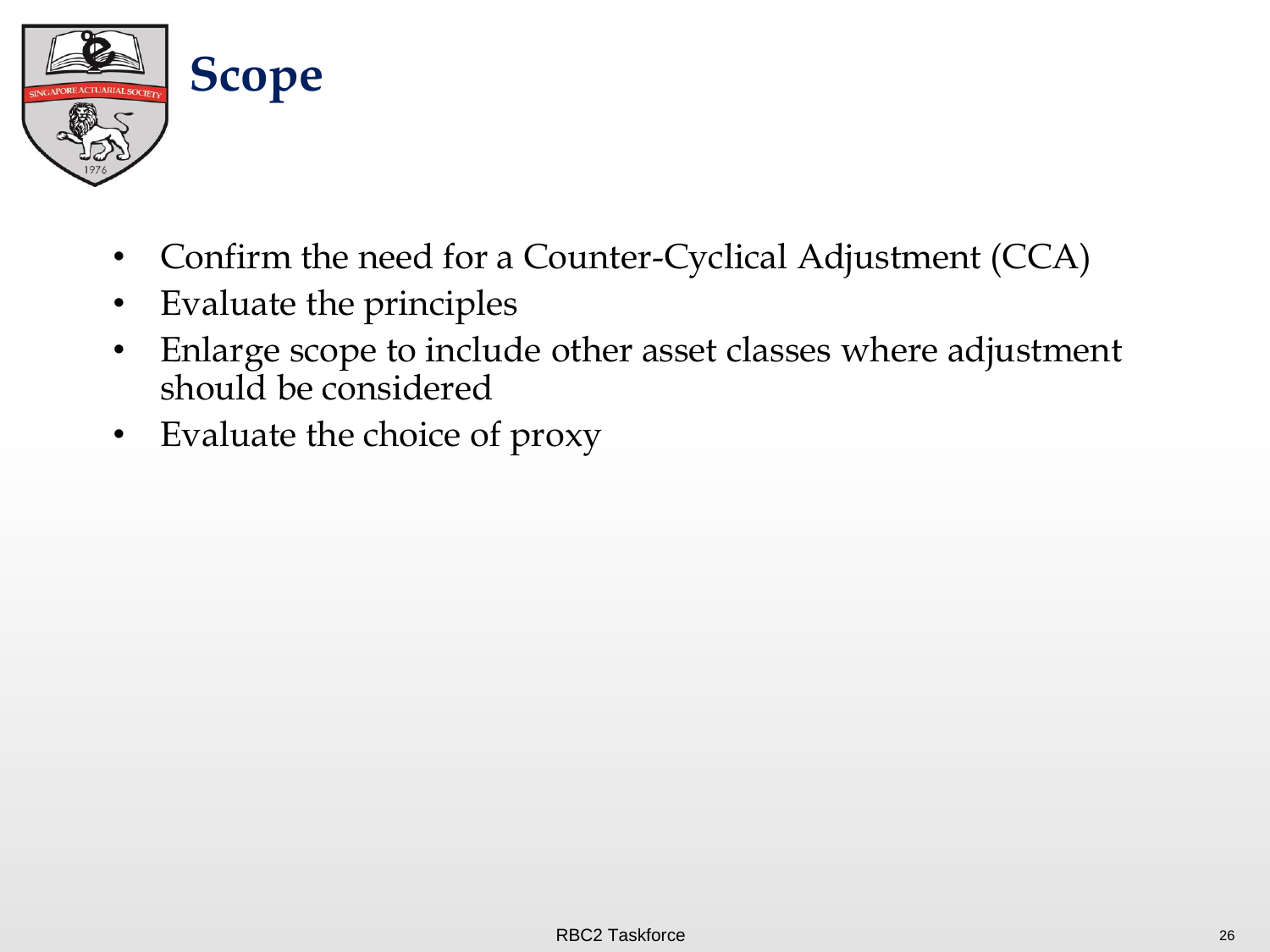

- Risk is defined based on the net impact on A&L value changes within 1 year, which is not a good match to life insurance duration (mostly longterm).
- Market volatilities will bring swings to life insurers' PCR which subsequently cause insurers to liquidate assets to comply with PCR during the down period.
- The workgroup hence believe that a well designed CCA is critical.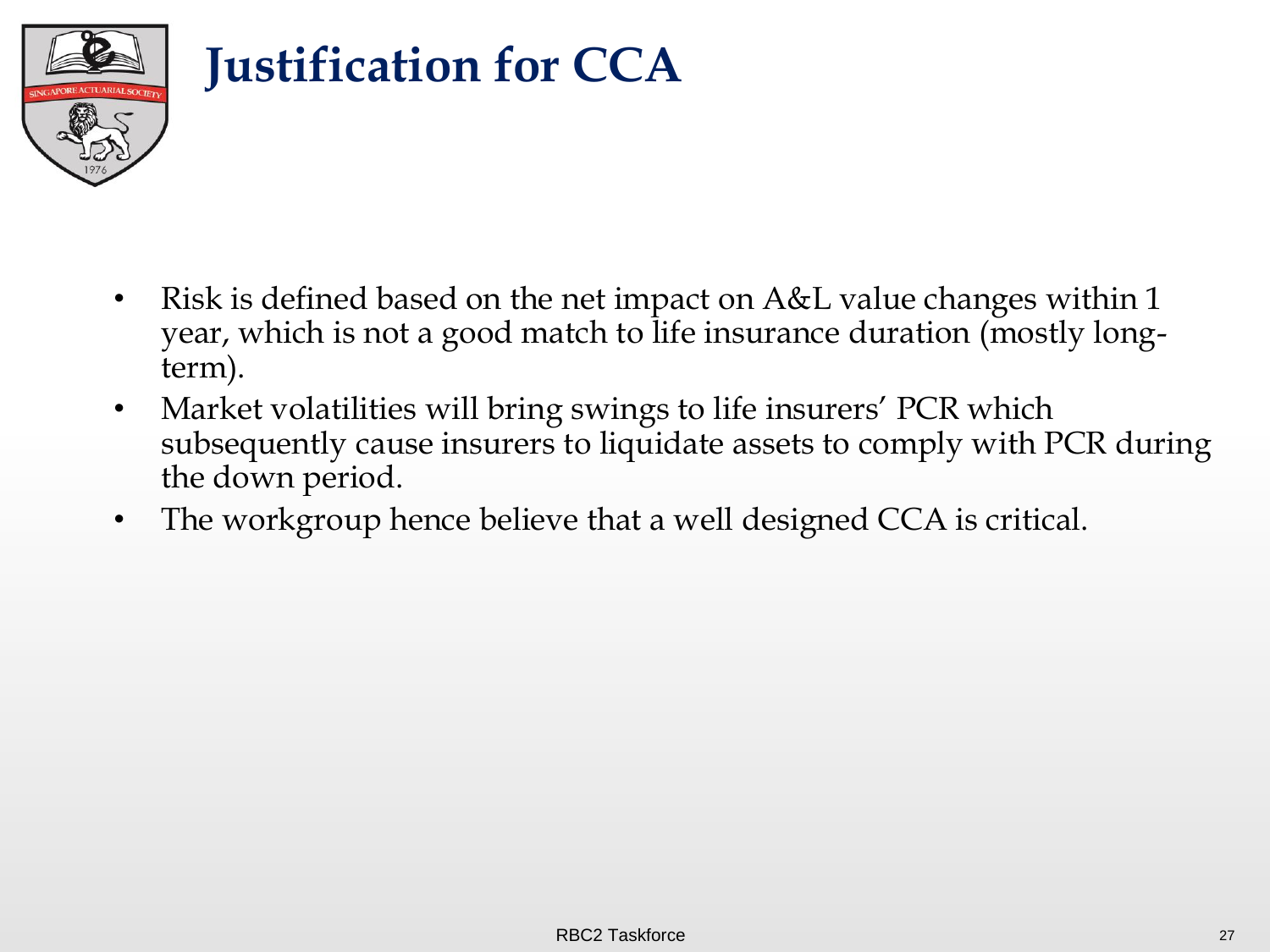

- We agree with MAS that the formula should be predetermined, based on sound basis and easily explainable. In particular, we are of the view that this is important for the purpose of capital planning, as well as to ensure a level playing field for all insurers.
- We agree that CCA should be activated upon significant movements, but disagree that it is only applied to equity. Need to define what is deemed as significant as also whether it should be variable yearly (to be balanced with the point above). Risk requirement just before and after the trigger points should be continuous instead of discreet to prevent the "cliff/jump" behavior.
- We disagree that application only confined to Singapore listed equity. It should be principle based and should apply to classes that exhibit reversion behavior. Non-Singapore listed equity should be considered at the minimum.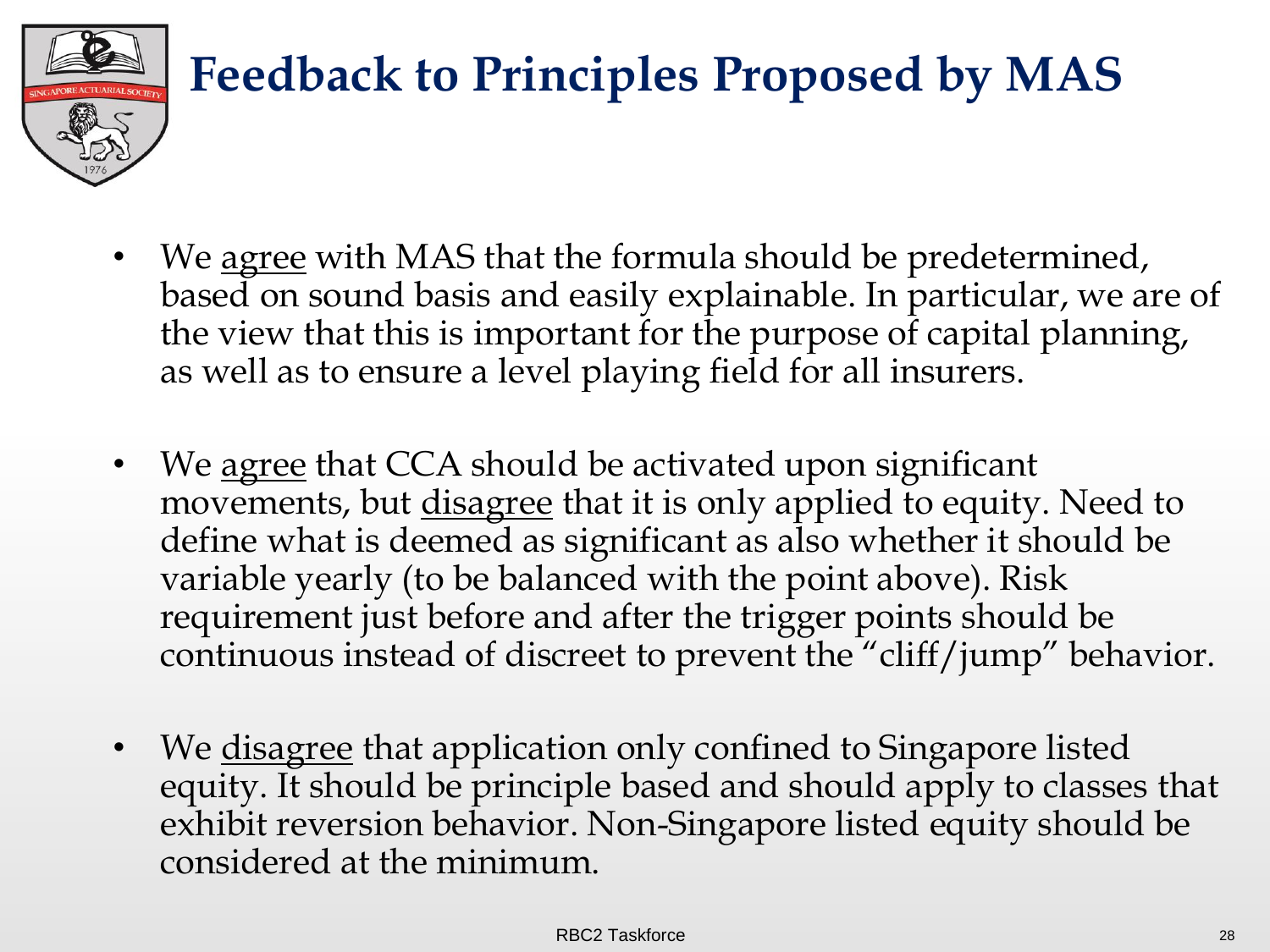

- We broadly <u>agree</u> with an appropriate proxy. There is a balance to be struck between ease application (principle 1) and risk sensitivity. STI seems appropriate. But again, it should not only confined to Singapore equities.
- On adjustment not causing significant deviation, we are of the view that the adjustment should reflect the strength of the reversion behavior in the observed risk type (can be allowed to negate most base requirements if sufficient data to support this). Nonetheless we are agreeable to a cap, similar to the SII standard formula.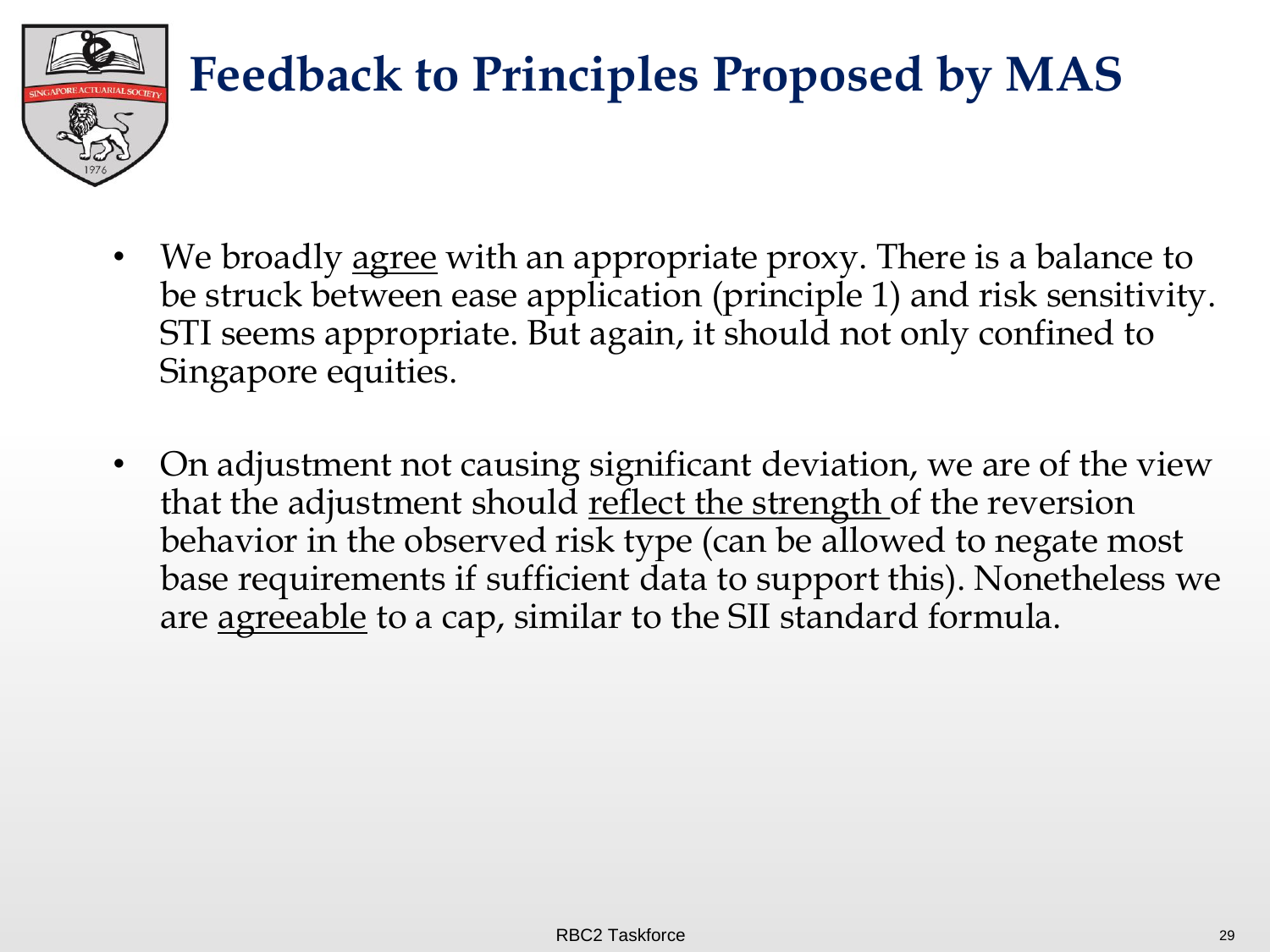# **Scopes Covered by CCA**

- **Not only on equity risk, but also spread risk and interest rate risk requirements.** 
	- Bond force-selling may cause bond market to dislocate and the spread to widen further.
	- Interest rates exhibit mean reversion, although we note that the proposed expression of interest rate shock as %(and a cap) is a  $\overline{a}$ natural" CCA.
- **Not only limited to Singapore market but global.** 
	- Both local and Singapore asset fire sale to restore PCR during a down market will cause the insurance industry as a whole to be weaker financially.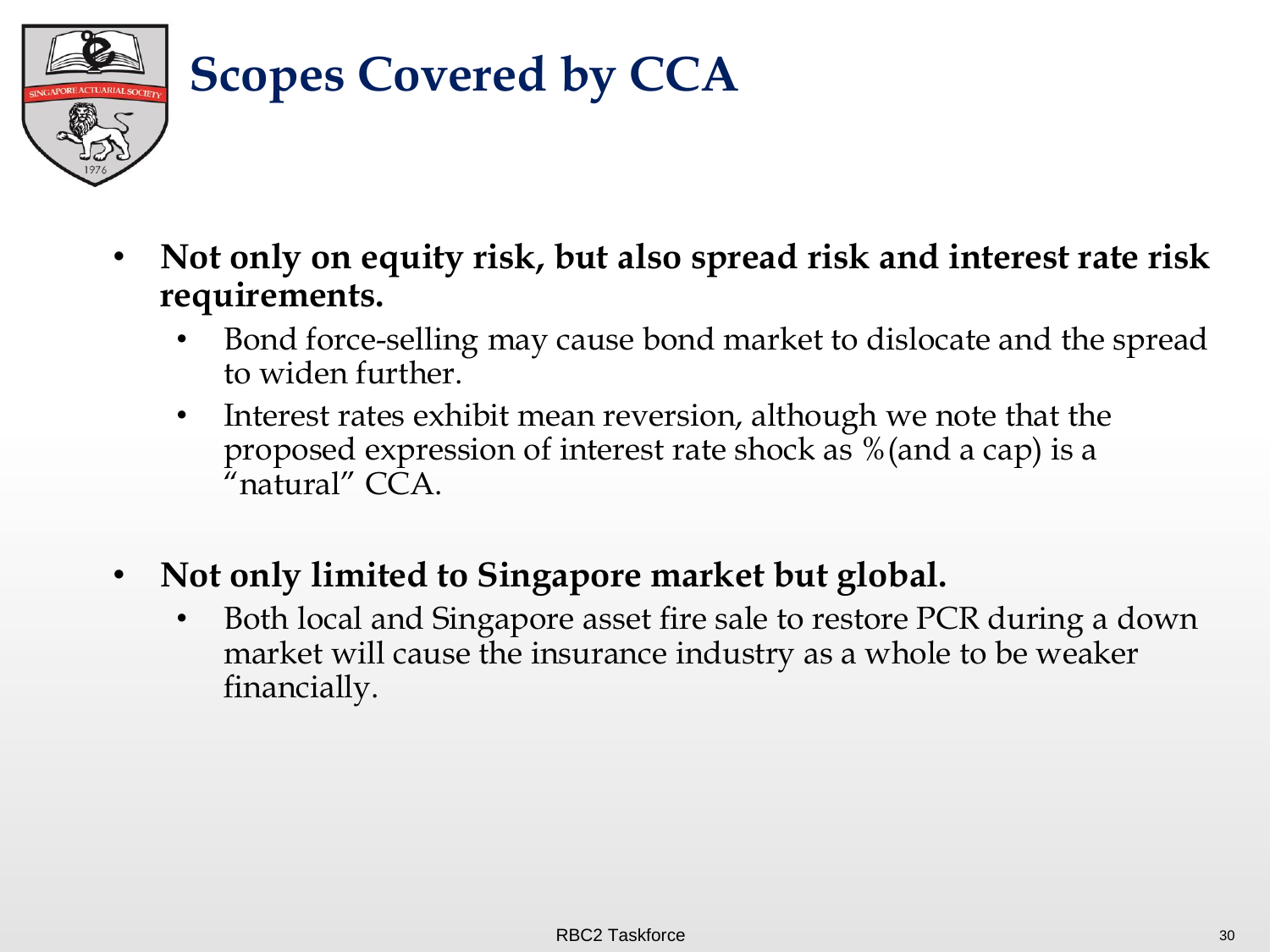# **Reversion Behavior of Credit Spread**

Initial research tends to support the existence of mean-reversion characteristic in credit spread. The diagram below shows the history of US corporate spreads since 1919.



Studies also show that the strength of reversion depends on the initial value of credit spread. For instance, the higher the spread level, the more likely it would drop in the subsequent period.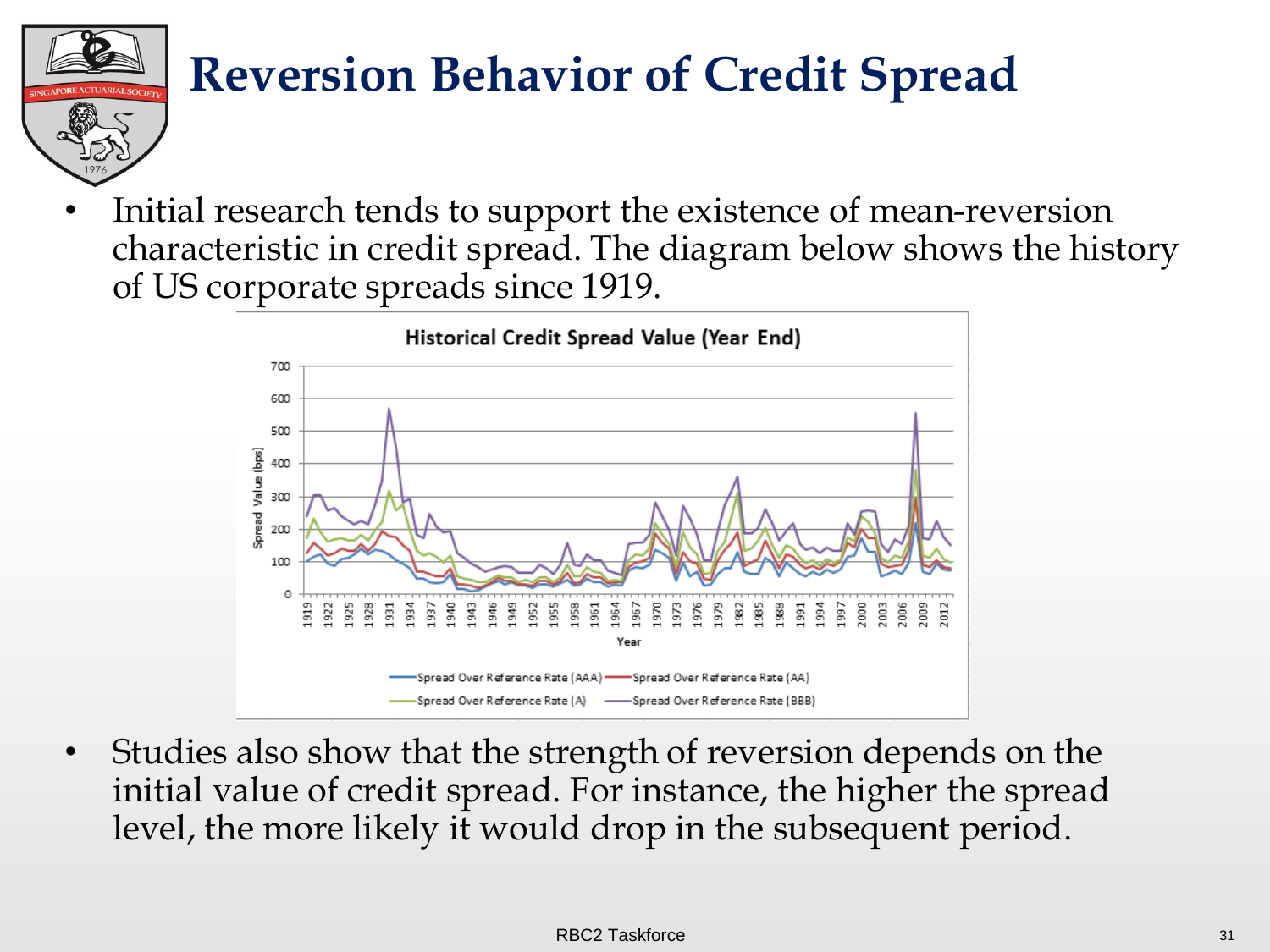

- A balance between risk sensitivity and ease of application/understanding.
- CCA should not be dependent on how diversified the insurer's holding is, as CCA should seek to reflect the systemic risk component of price movement.
- Therefore, STI can possibly be used as a proxy for equity investments.

Next Step: The WG will work further on the proposals, and expect to complete by 2H 2014. Volunteers and comments are welcomed!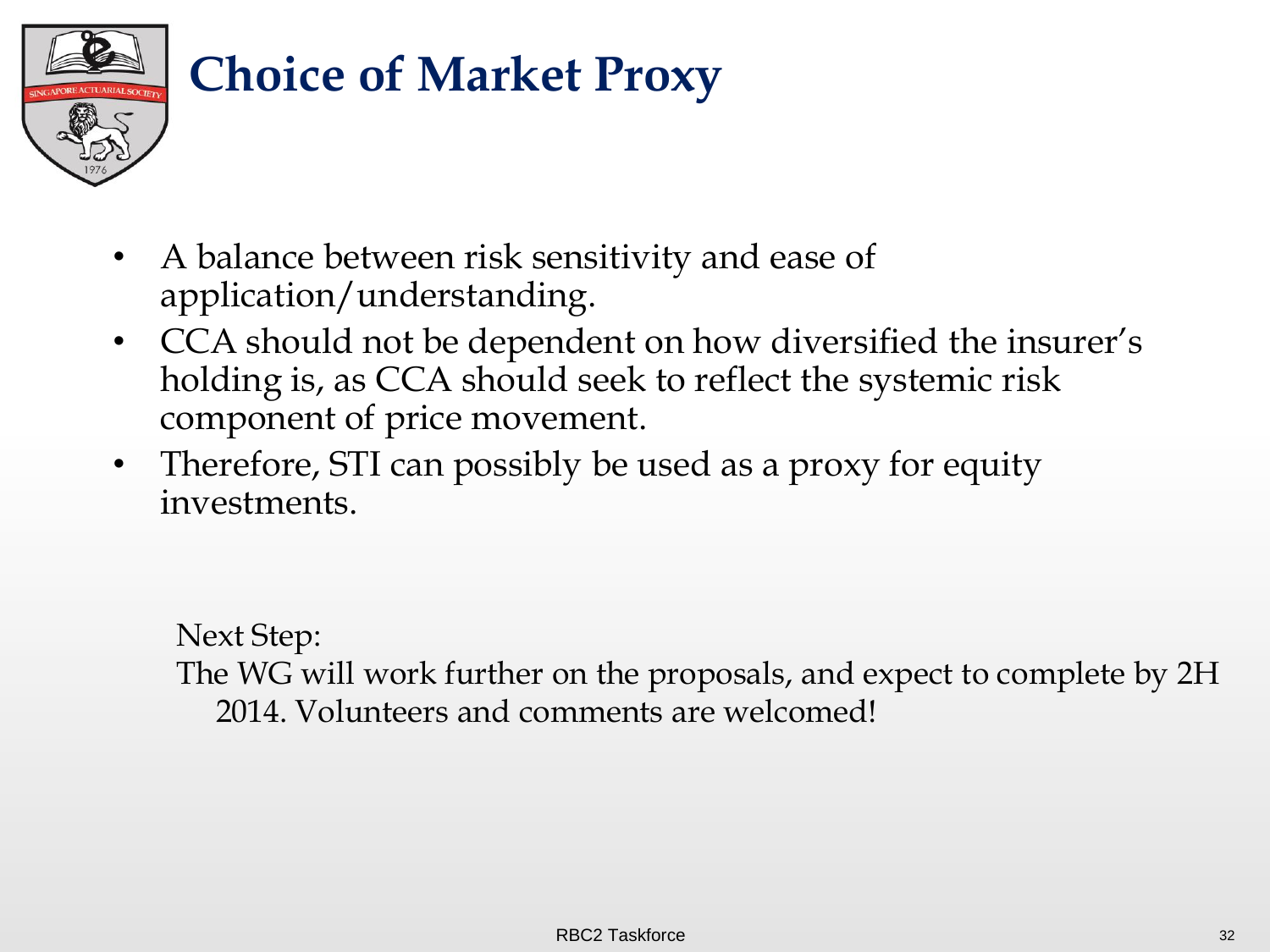

#### **OPERATIONAL RISK WORKING PARTY**

With contributions from the team members: Julien Parasie (WP Lead) Raymond Cheung Esther Huang Bruno Pinson Loh Veng Hoong David Maneval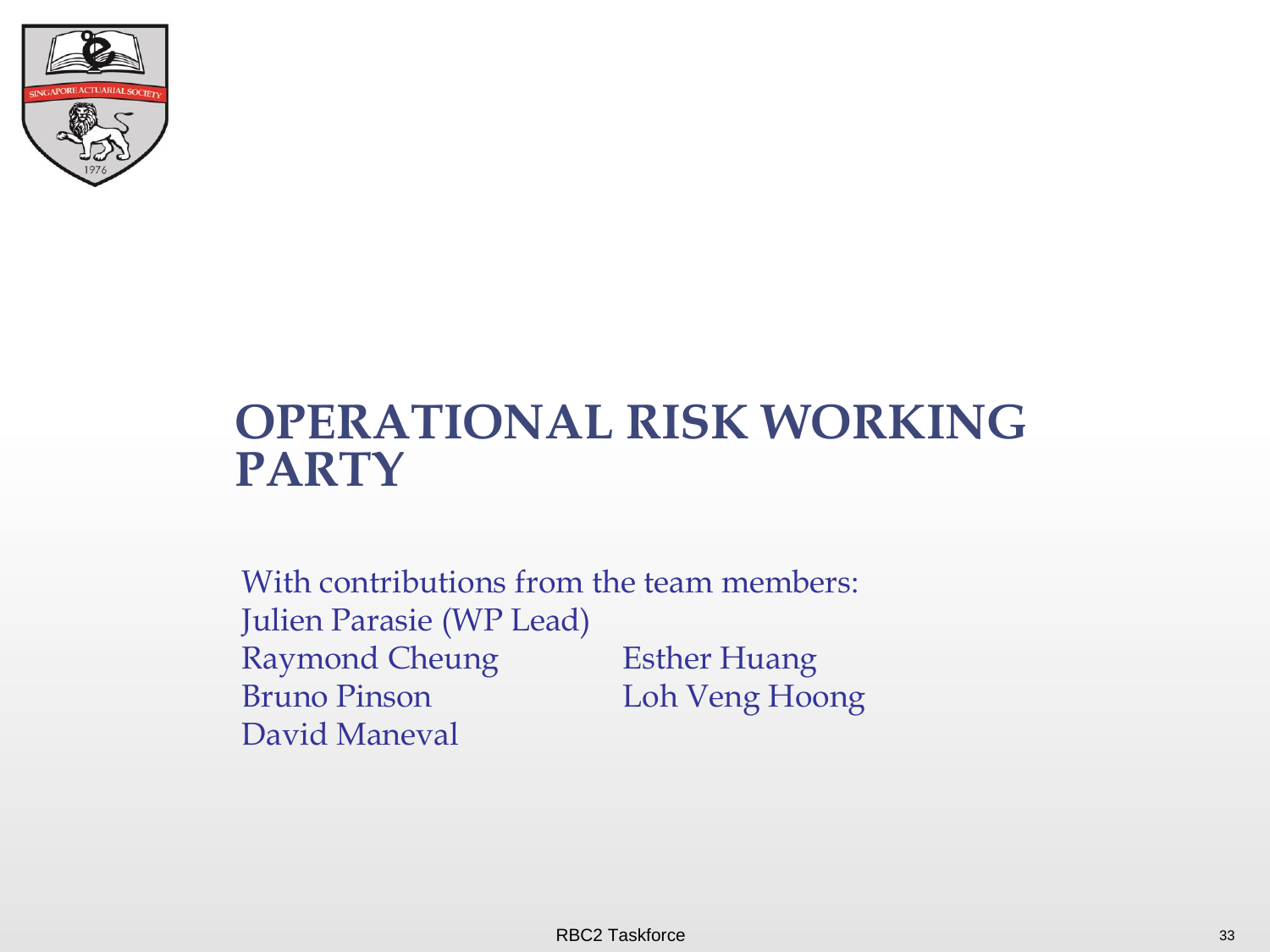

#### **Scope of survey**

- Our survey is based on publicly available 2012 MAS Return.
- We selected 27 companies in order to obtain a fair coverage of the Singapore insurance market but also to cover some niche players.
- $\Box$  The population is composed of:
	- 7 Direct life insurers;
	- 4 Life reinsurers;
	- **10 Direct general insurers; and**
	- 6 General reinsurers.
- $\Box$  The coverage is as follows (by premium income):
	- OIF Life insurance: 72%
	- **SIF Life insurance: 88%**
	- **•** OIF General Insurance:  $44\%$
	- **SIF General Insurance: 55%**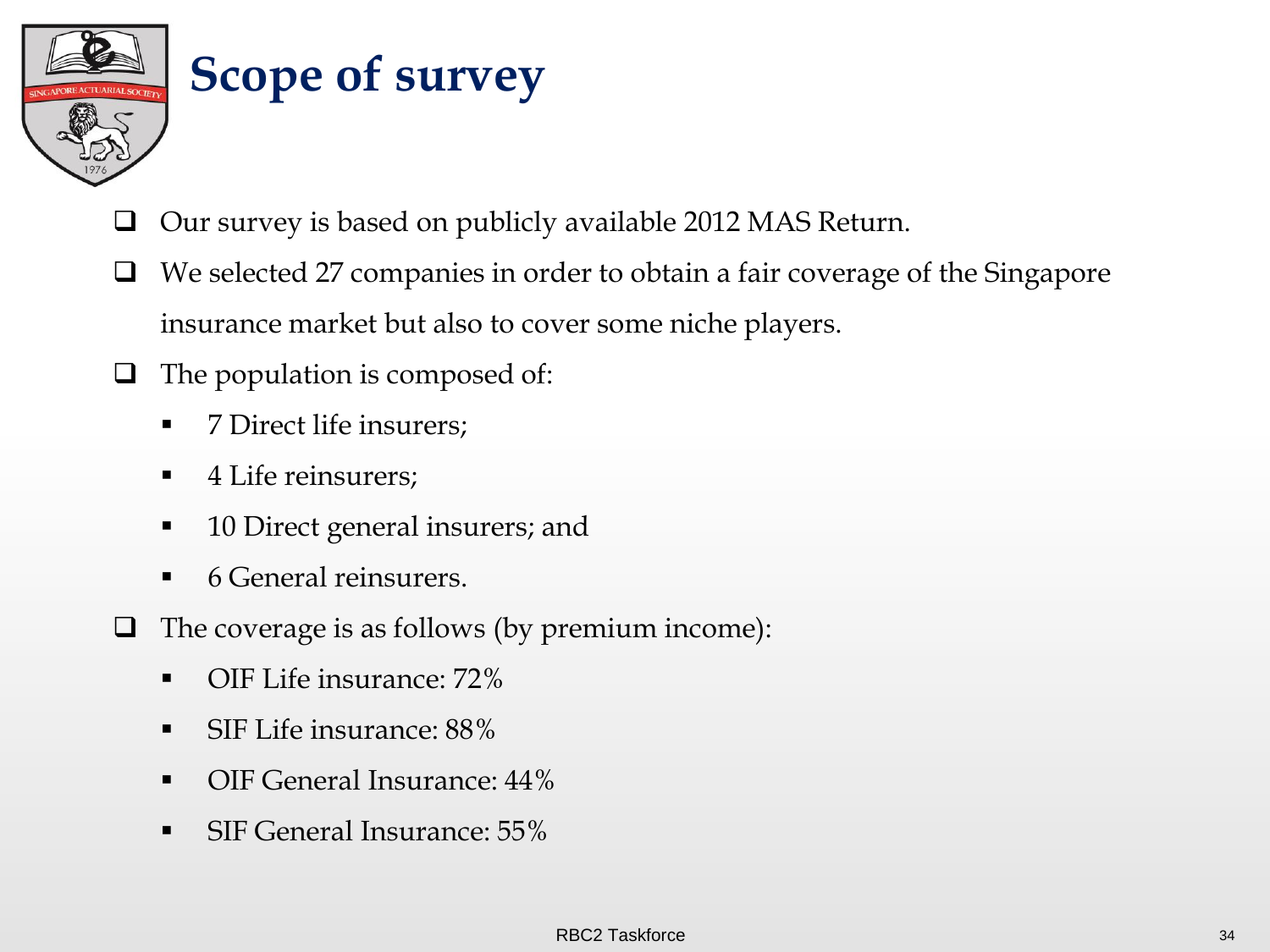

## **Method Used & Assumptions**

- Assumptions and shortcuts:
	- $\Box$  Gross policy liabilities are not available in MAS returns, we applied a retention ratio (derived from gross and net premium) on net policy liabilities.
	- $\Box$  In the Singapore formula, C4 is capped at 10% of RBC 2 TRR. As RBC 2 TRR are not available, we used the RBC 1 TRR.
	- $\Box$  In the Solvency 2 formula, operational risk charge is capped at 30% of S2 BSCR. As BSCR are not available, we did not apply any capping.
	- $\Box$  Regarding the Taiwan formula, we assumed that the assets under management corresponds to the invested assets. Figures related to annuity business are not available, we apply a risk charge of 0.5% to the entire life business.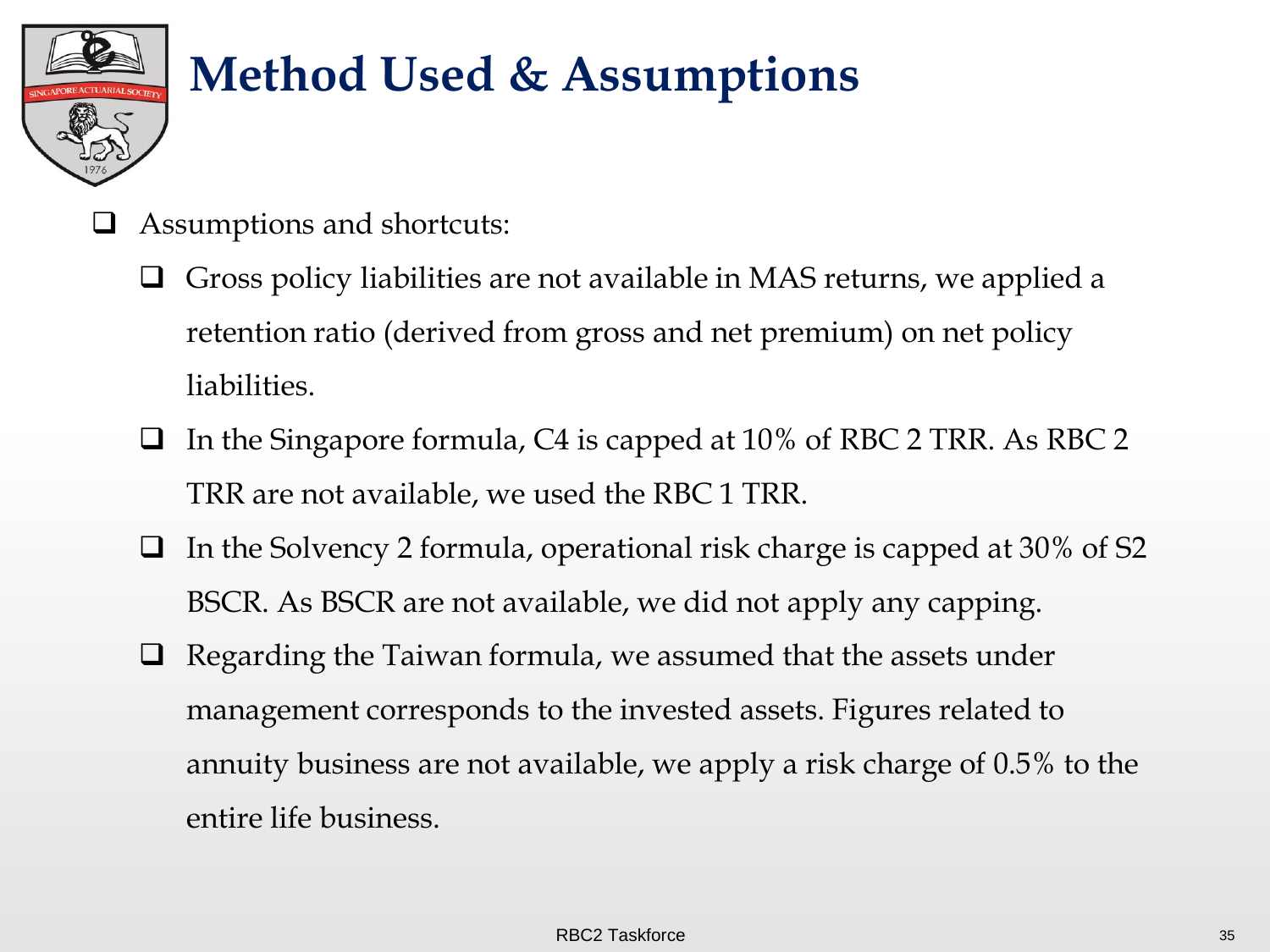

#### **Recap: RBC 2 Operational Risk Requirement Formula**

 MAS proposes the C4 operational risk requirement to be calculated as follows: x% of the higher of the past 3 years' averages of

(a) Gross written premium income;

(b) Gross (of reinsurance) policy liabilities.

Where  $x = 4\%$  (except for investment-linked business, where  $x = 0.25\%$ )

subject to a cap of 10% of the total risk requirements (after applying the diversification benefits but excluding the operation risk requirement itself, in order to avoid circularity in computation)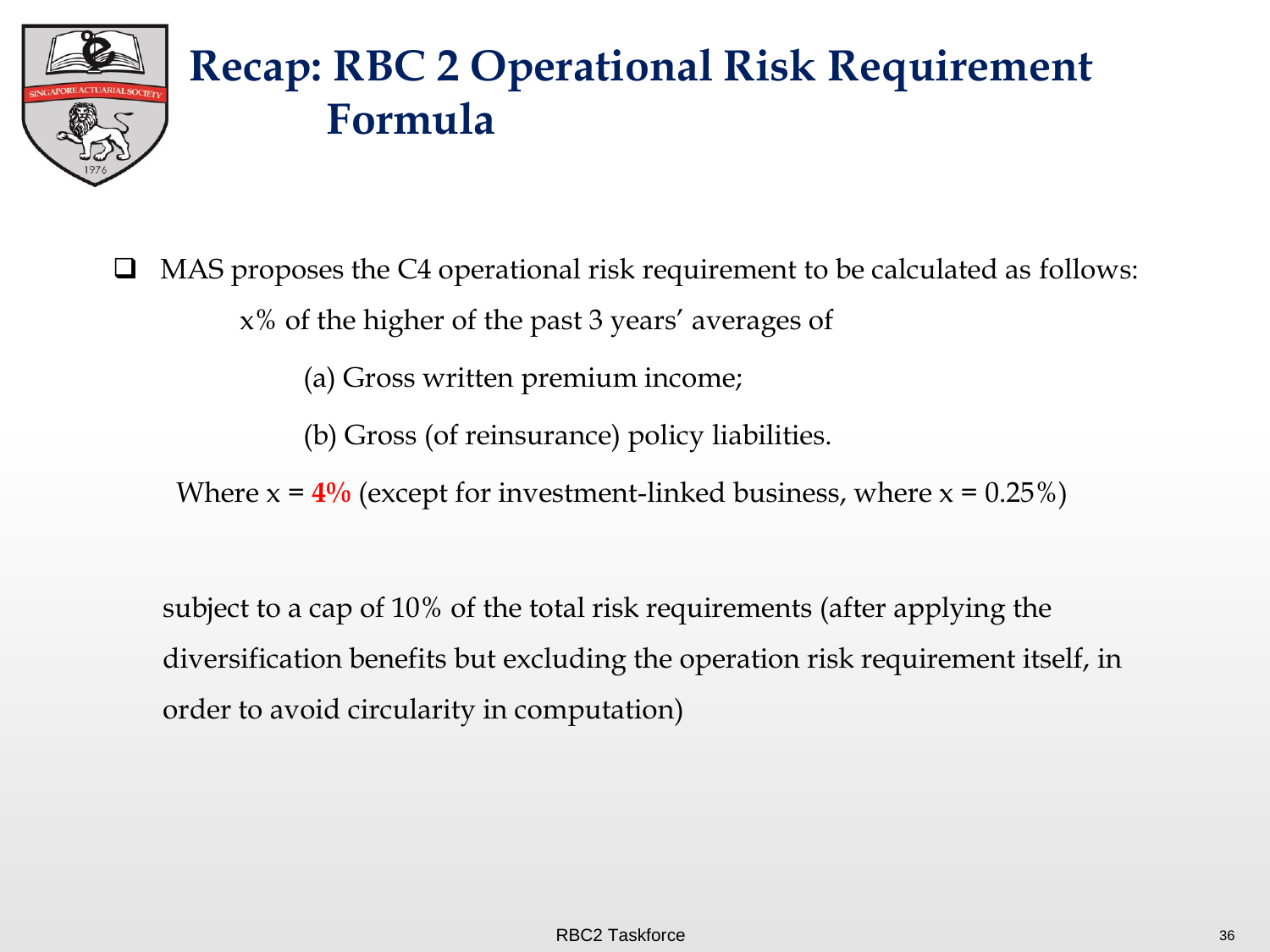

#### **Comparison of formulae across jurisdictions**

| <b>Jurisdiction</b>                 |                | Highest of a %<br>of premium and reserves |       | % of AUM | <b>Capping?</b> |
|-------------------------------------|----------------|-------------------------------------------|-------|----------|-----------------|
|                                     | GI             | <b>Life excl IL</b>                       | Ш     |          |                 |
| <b>Singapore RBC2</b>               | 4%             | 4%                                        | 0.25% | 0%       | Yes             |
| <b>Europe Solvency 2</b>            | 3%             | 0.45%                                     | $NA*$ | 0%       | Yes             |
| <b>Australia GPS118 and LPS 118</b> | $2$ to $3\%**$ | $2$ to $3\%**$                            |       | $0\%$    | <b>No</b>       |
| <b>Taiwan</b>                       | 1.50%          | 0.5% to 1%***                             |       | 0.25%    | <b>No</b>       |

\* 0.25% of yearly expenses incurred in respect of IL pollicies

\*\* 2% for reinsurance inward, 3% for others

\*\*\* 0.5% for life business, 1% for annuity business and 1.5% for all other businesses

 $\Box$  Depending on jurisdiction, percentage applied on premium/reserves ranges from

#### **0.25% to 4%.**

- $\Box$  According to our survey, operational risk charge exceeds:
	- 30% of the RBC1 TRR on average for life insurers before capping;
	- 15% of the RBC1 TRR on average for non-life insurers before capping;
	- 12% of the RBC1 TRR on average for reinsurers before capping;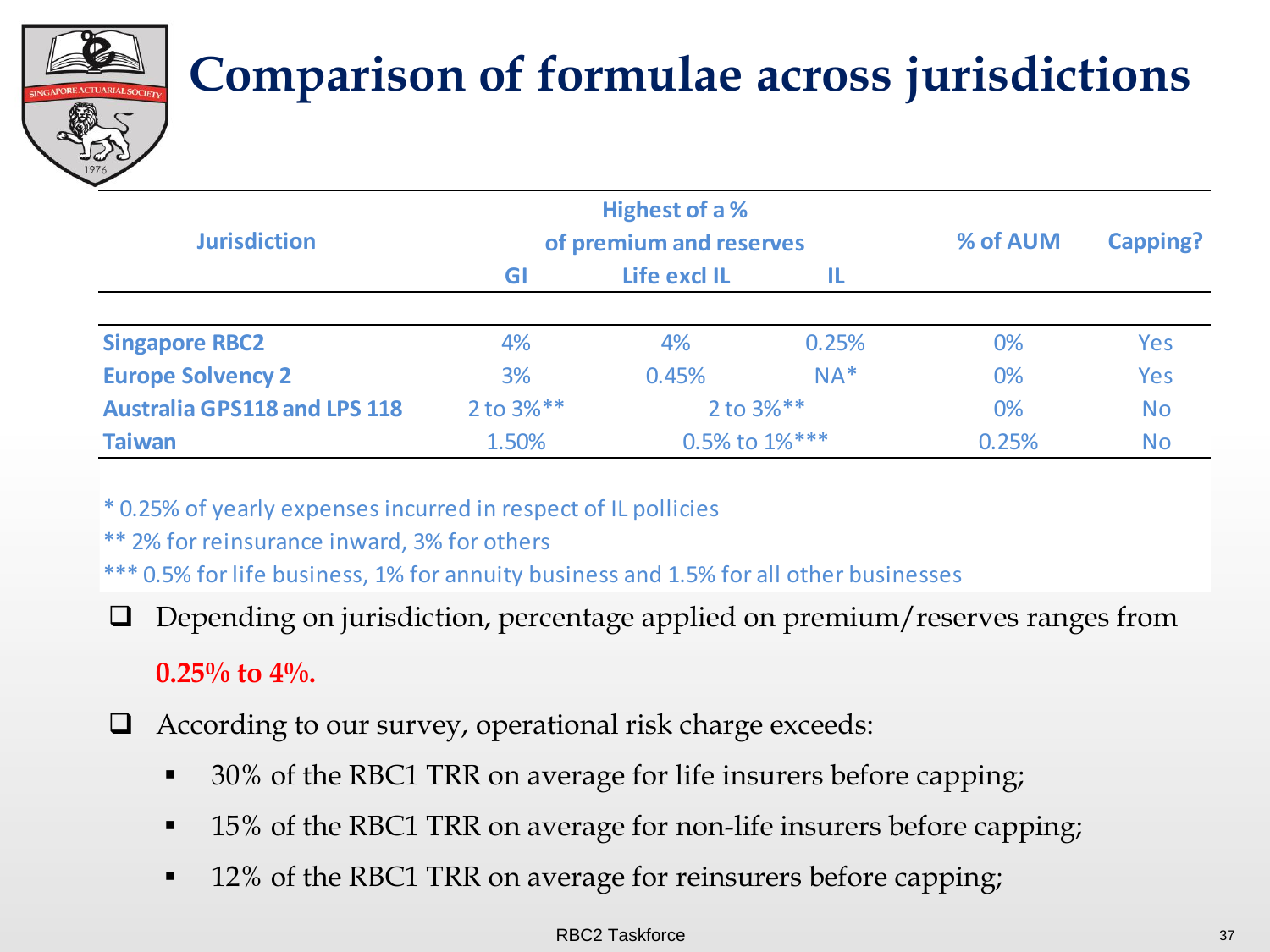

- The RBC2 operational risk charge formula for life insurers (4%) **is 9 times higher**  than Solvency 2 (0.45%). The cap is triggered for every life insurance company.
- $\Box$  Cap on TRR (C1 to C3) suggests companies to focus on asset risk and insurance risk but not operational risk.
- $\Box$  Unclear why ILP attracts a lower risk charge more transparent to list the categories of operational risk events that C4 is meant to cover, and how different business lines contribute to them.
- $\Box$  Proposed risk charge for non-linked business (i.e. 4% of liabilities) may be excessive. Applying the same  $x\%$  to both earned premium income and gross policy liabilities may not be appropriate – new business exposes an insurer to greater operation risks (e.g., market conduct, product development, system implementation, expense overrun, etc) as compared to in-force business.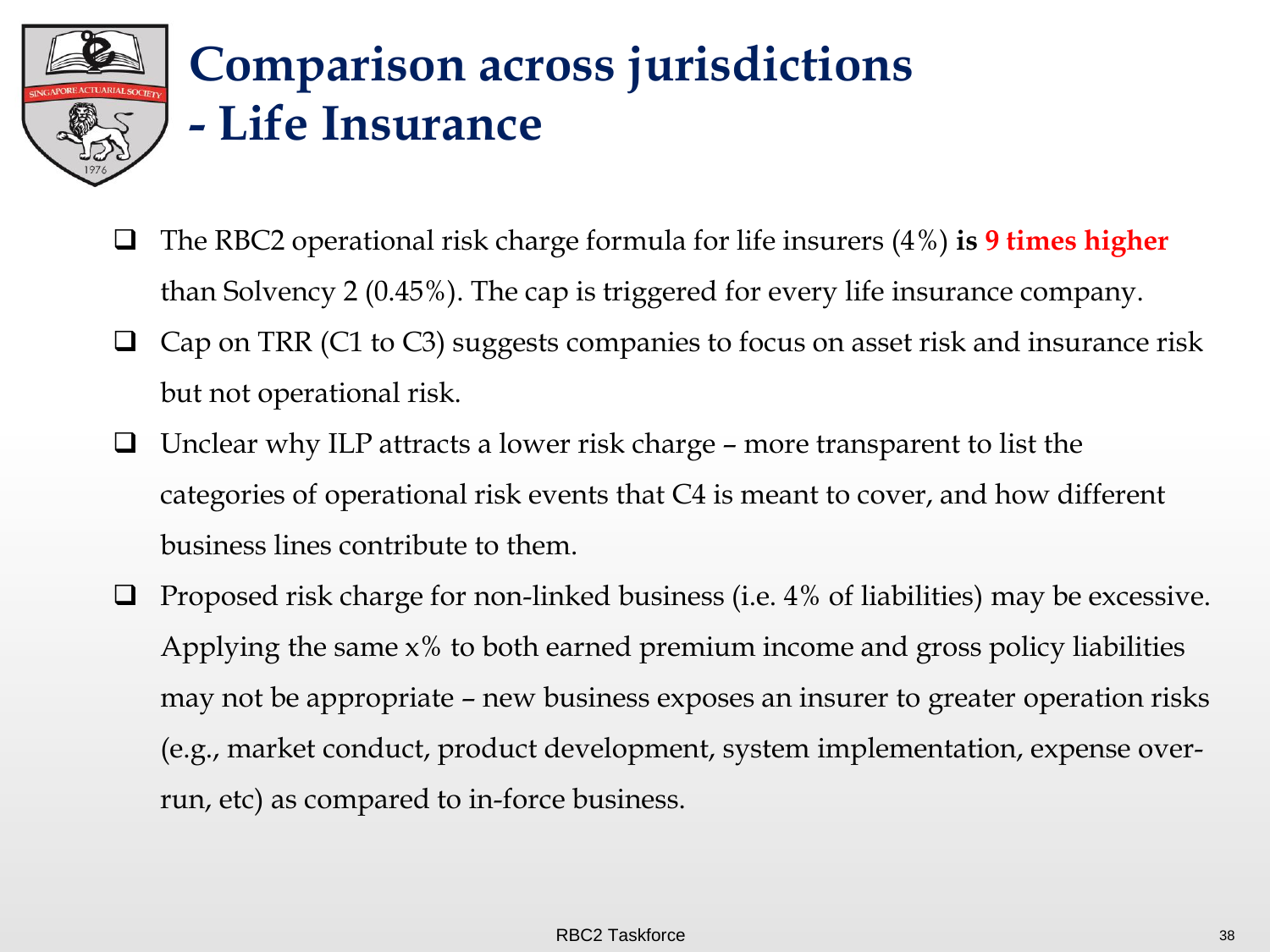## **Comparison across jurisdictions – General Insurance**

- $\Box$  Using gross policy liabilities could lead to extreme volatility (e.g., for small specialist insurers immediately following a large claim, or for small/medium property (re)insurers immediately following a catastrophe). Net liabilities should be considered instead.
- $\Box$  There should be a distinction between reinsurance business and direct business. In particular, reinsurance companies should apply a lower operational risk chargegiven that reinsurance business involves fewer individual policies, claimsprocessing activities and lower sales & marketing risk.
- In general, non-life insurers may utilise a high level of reinsurance, and so the operational risk factors calculated on a gross basis could result in triggering the 10% cap quite easily.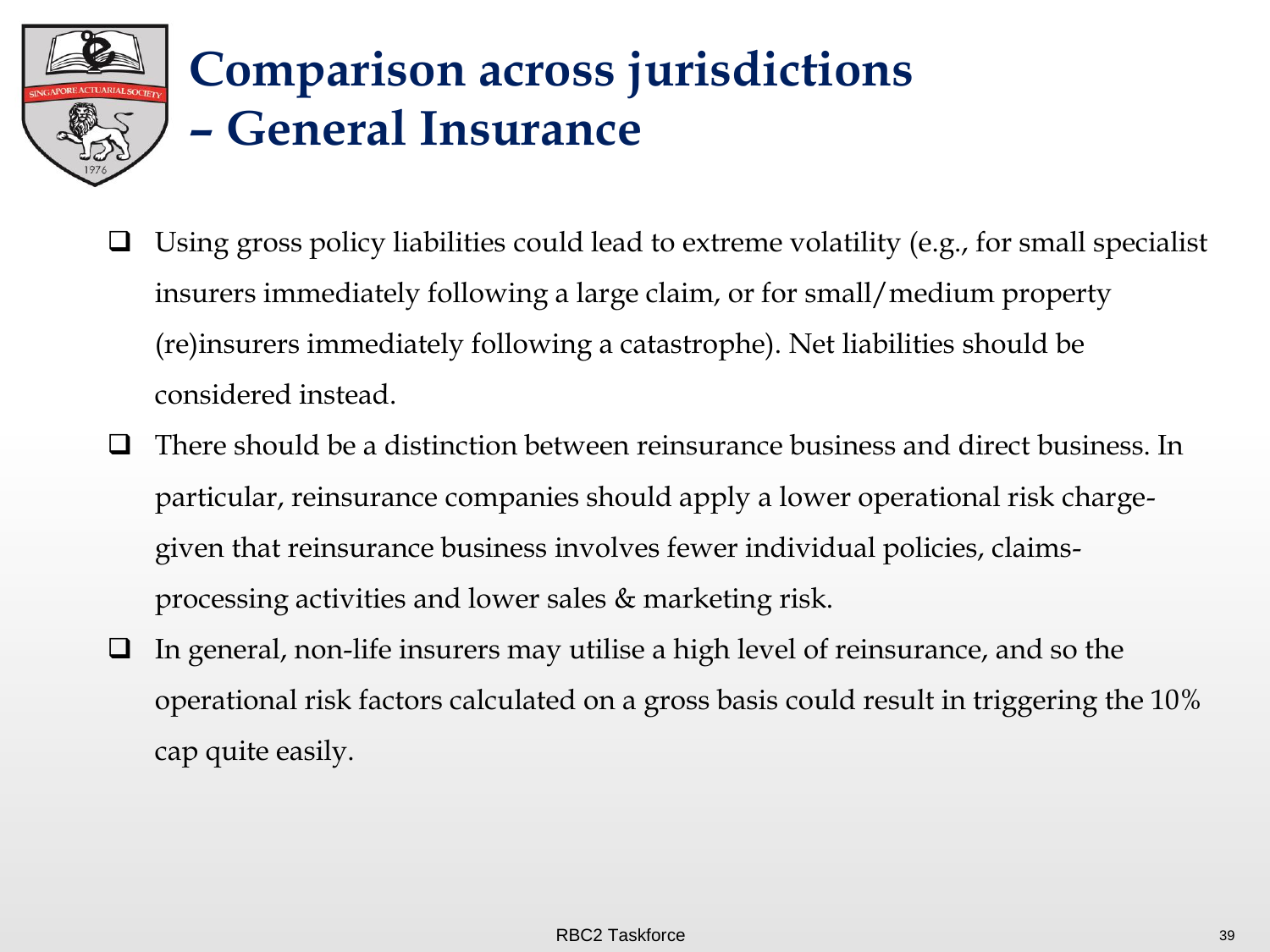

## **Relevancy of Operational Risk Requirement (1)**

- $\Box$  In our opinion, addressing the operational risk through a capital charge should not be the preferred approach:
	- **There is no industry consensus regarding the way to assess the operational risk** in terms of models and data. No study shows there is a reliable methodology to measure it (please refer to ORWP presentation for the 2013 EAAC).
	- Using a percentage of premium or reserves does not capture some of the operational risks (system failure, legal risk, etc). Operational risk charge is hard to estimate accurately due to no agreed model, methodology as well as lack of data.
	- **Part of the operational risks are included in other risk charges like the C1.** Adopting the banking approach of deriving operational risk charge from ground-up will lead to double-counting of risk.

Next….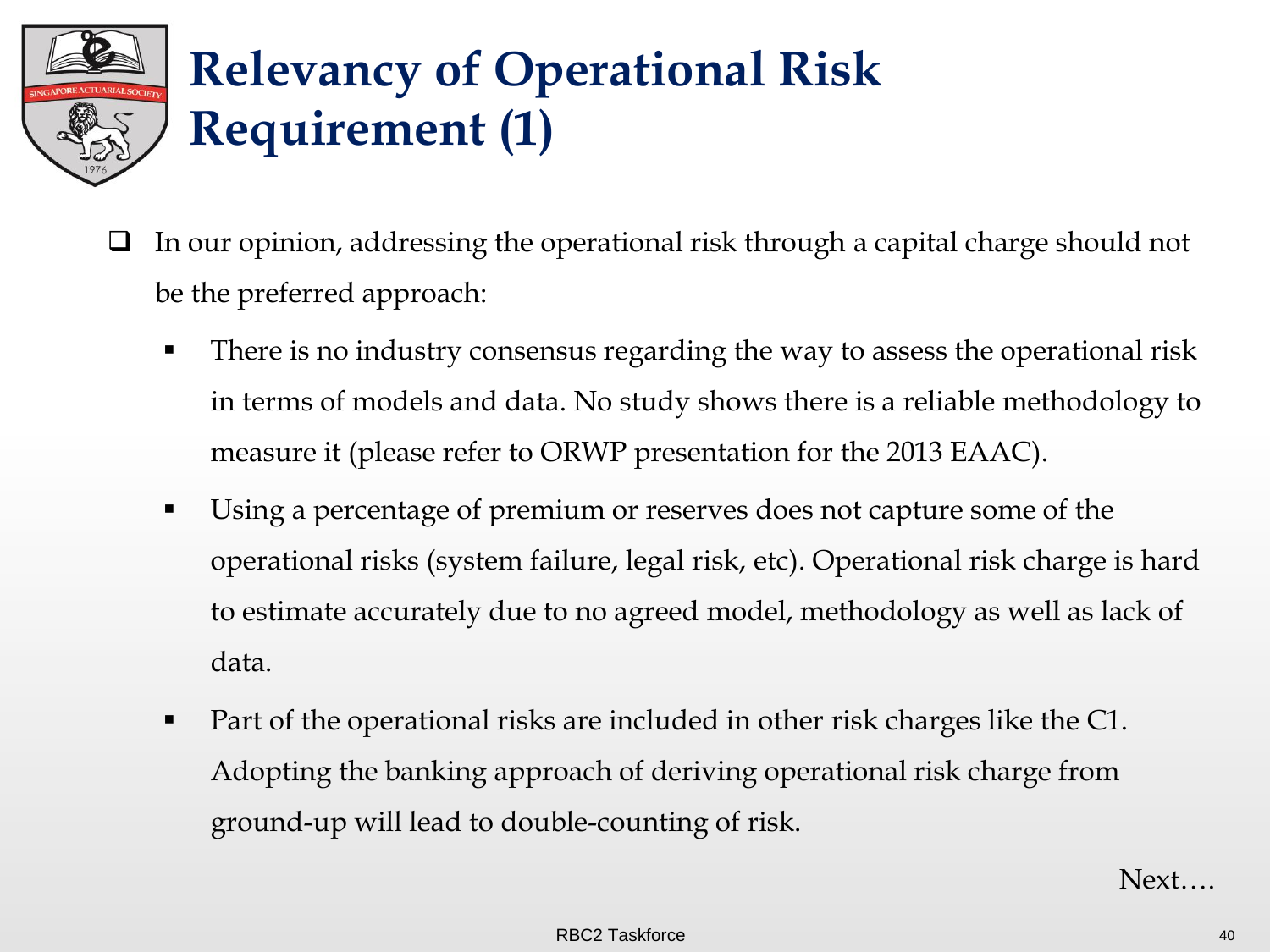

## **Relevancy of Operational Risk Requirement (2)**

Continued….

- The default of insurance companies in history are not operational risk triggered (with an exception of HIH Insurance group in 2001 due to misselling), so the significance of an operational risk charge is questionable.
- A qualitative approach via the ERM framework may be more suitable to promote sound risk management practices and incentivise organisations to better understand the causes of operational failure.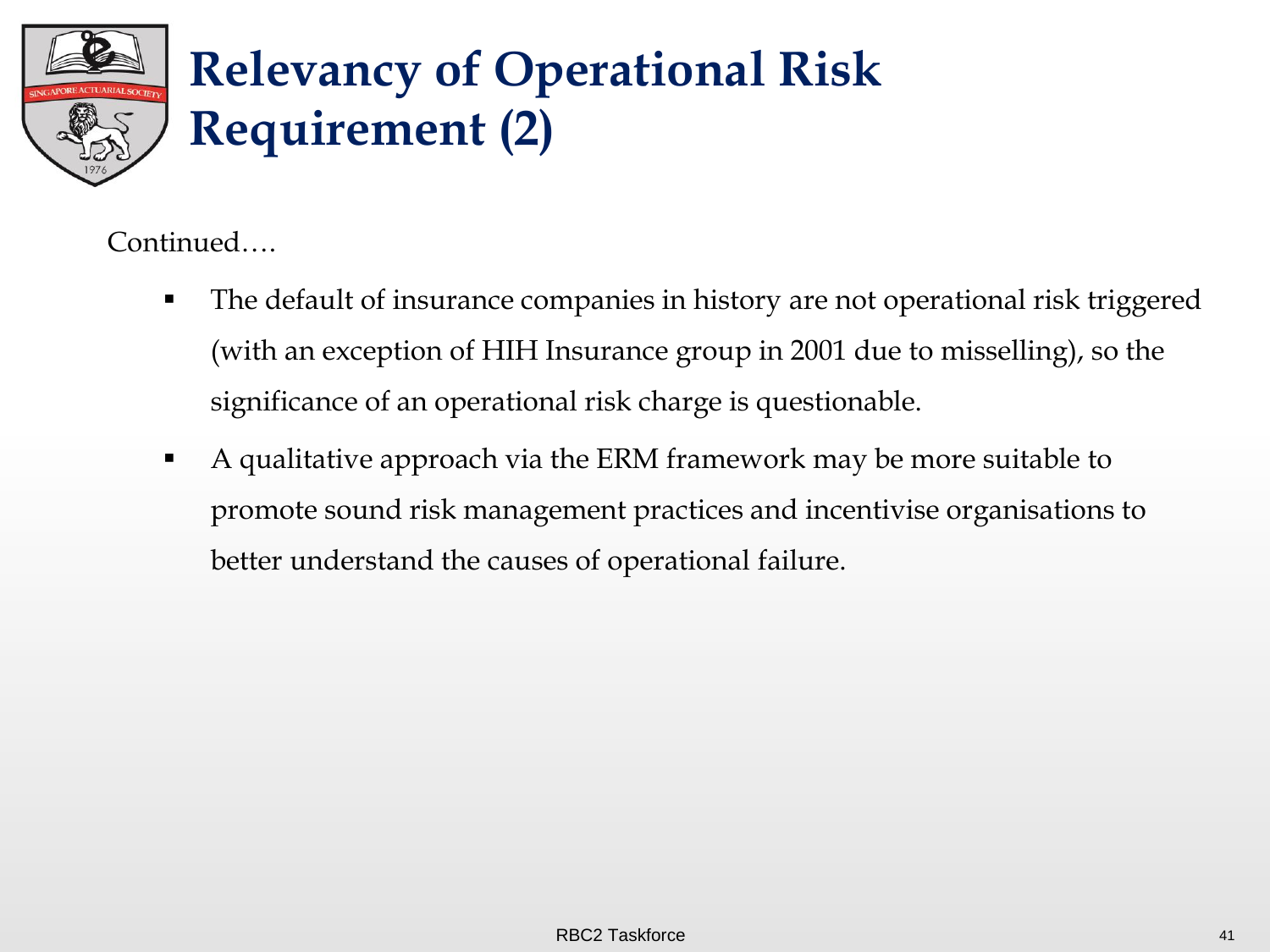## **Our Recommendations**

- $\Box$  We propose not to impose a standardised operational risk requirement which is not related to the quality of management of this risk.
- $\Box$  We consider it more appropriate to address operational risk under the insurer's ERM framework or the ORSA process. By removing C4 and including operational risk under ERM/ORSA framework, MAS could still effectively apply an additional capital charge if a insurer's ERM framework proves to be inadequate.
- $\Box$  Insurers should be encouraged to implement proper risk management processes in order to identify and manage their key operational risks (e.g. improved IT system, proper internal controls, adequate peer review/self audit, scrutiny of large transactions, etc).
- $\Box$  We do not support a compulsory industry-wide implementation of an economic capital model for the purpose of quantifying operational risk.
- $\Box$  However, we support the insurer's own internal assessment of its operational risk profile (for instance based on scenario analysis).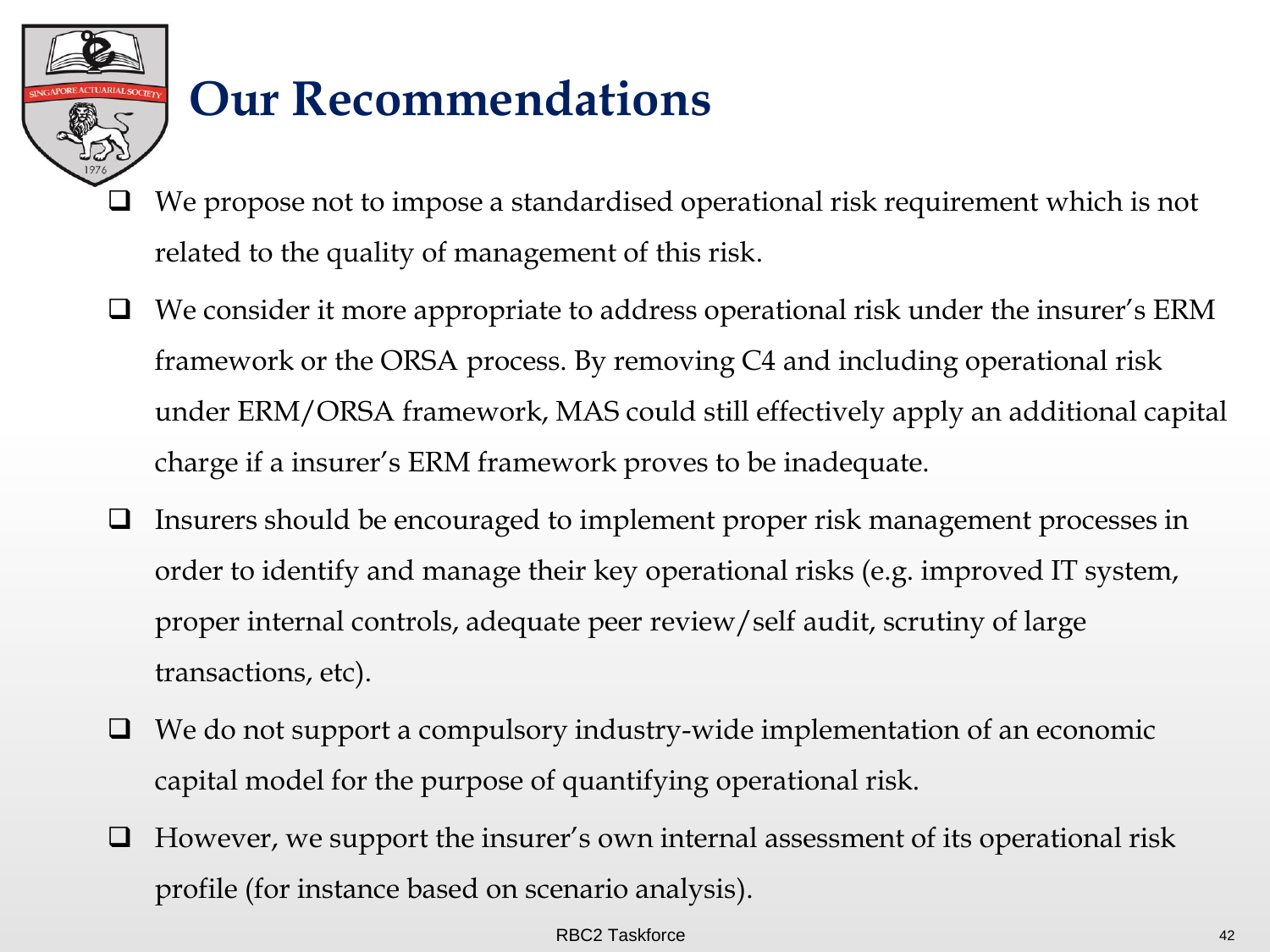

# **SOME SURVEY RESULTS**

RBC2 Taskforce 43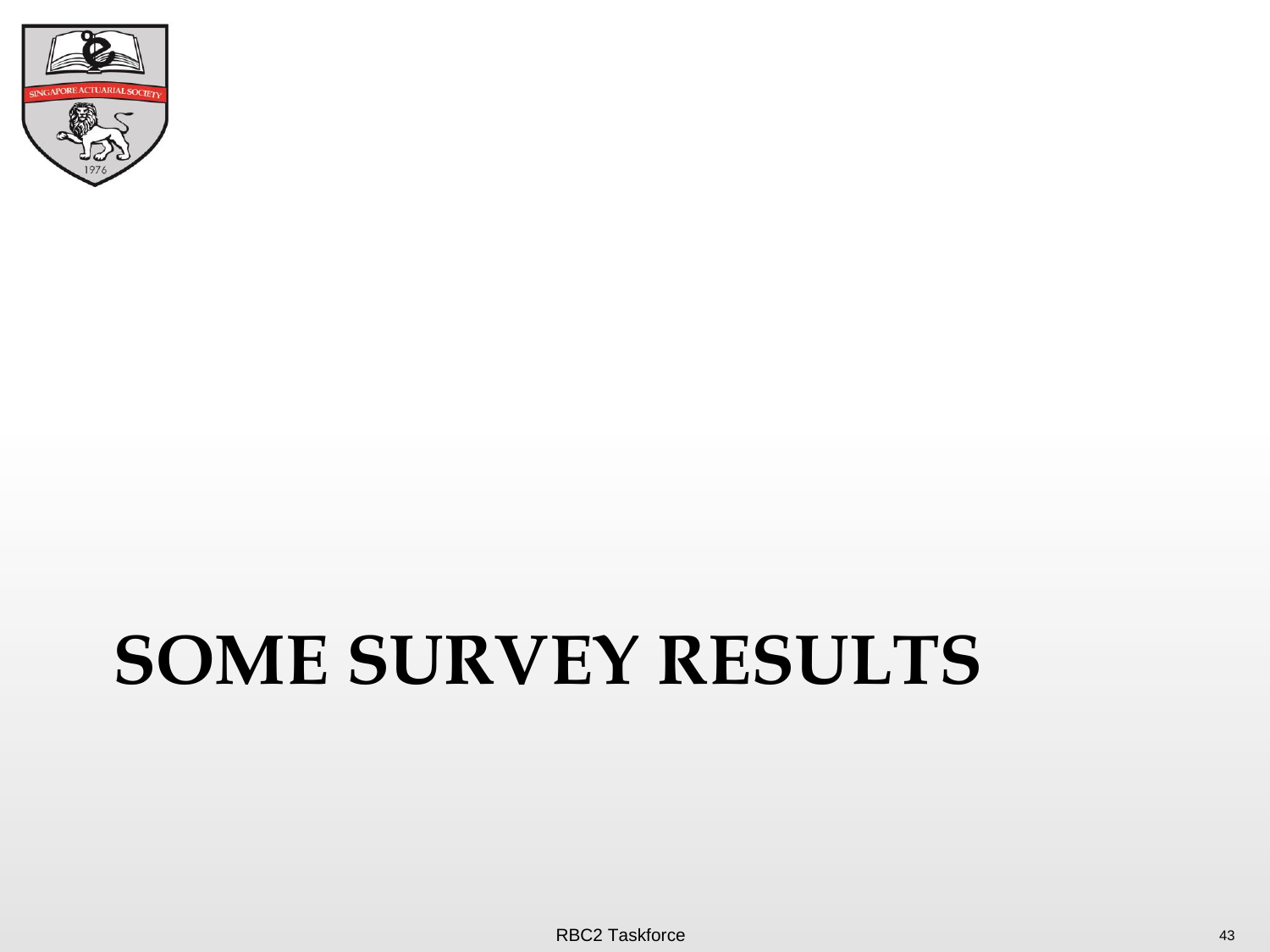

#### **Operational Risk Charge as % of TRR- SIF & OIF & SHF**



#### **Remarks :**

- 1. Operational risk charges for all 7 life insurers substantially exceeded the cap of 10% of TRR imposed under RBC2, suggesting a need for recalibration.
- 2. RBC2 operational risk charge before cap is significantly higher than other jurisdictions RBC2 Taskforce 44 and 200 million and 200 million and 200 million and 200 million and 200 million and 44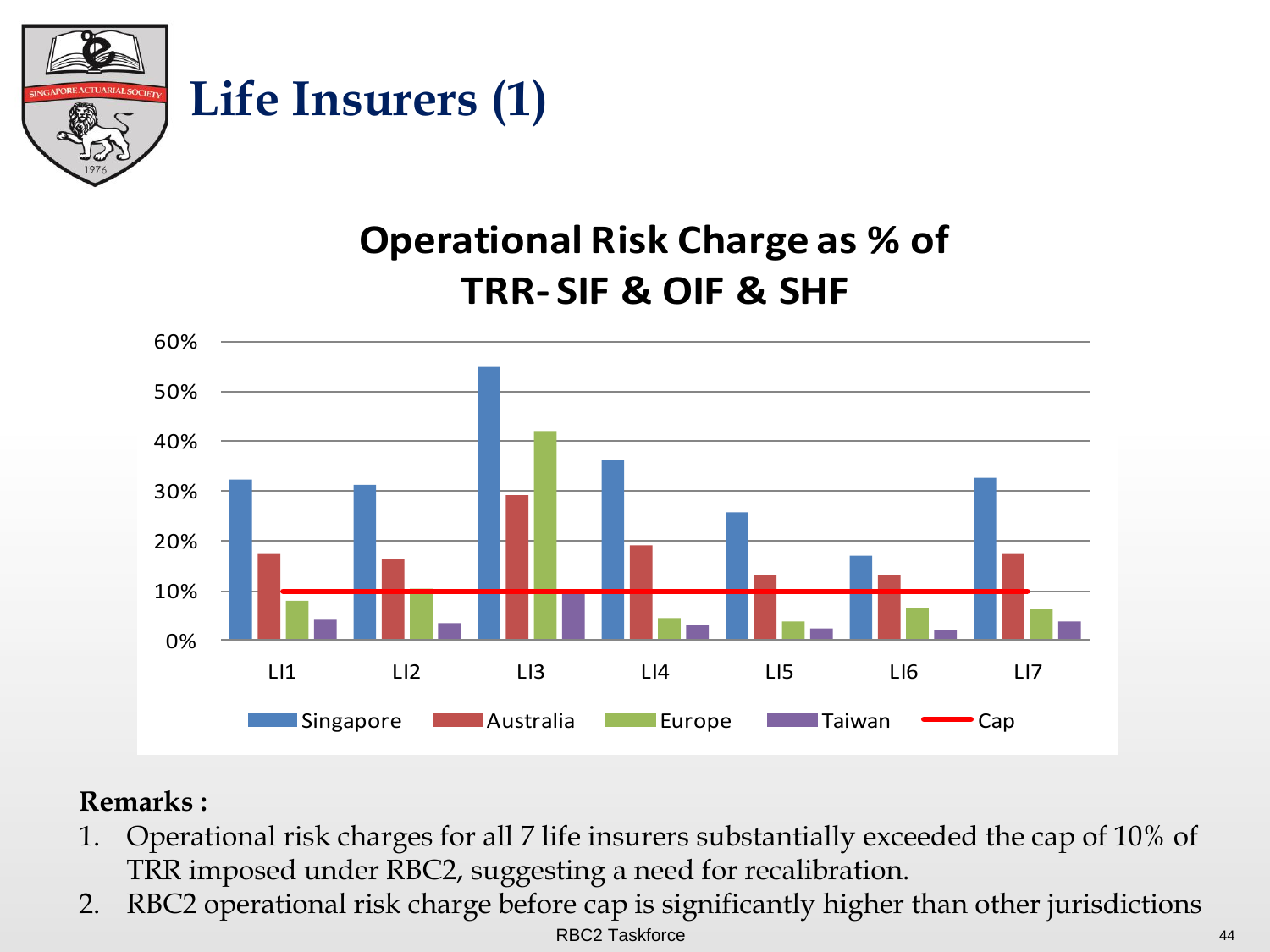



**Remark:** After capping the operational risk charge at 10% of the TRR, the charge is relatively in line with other jurisdictions.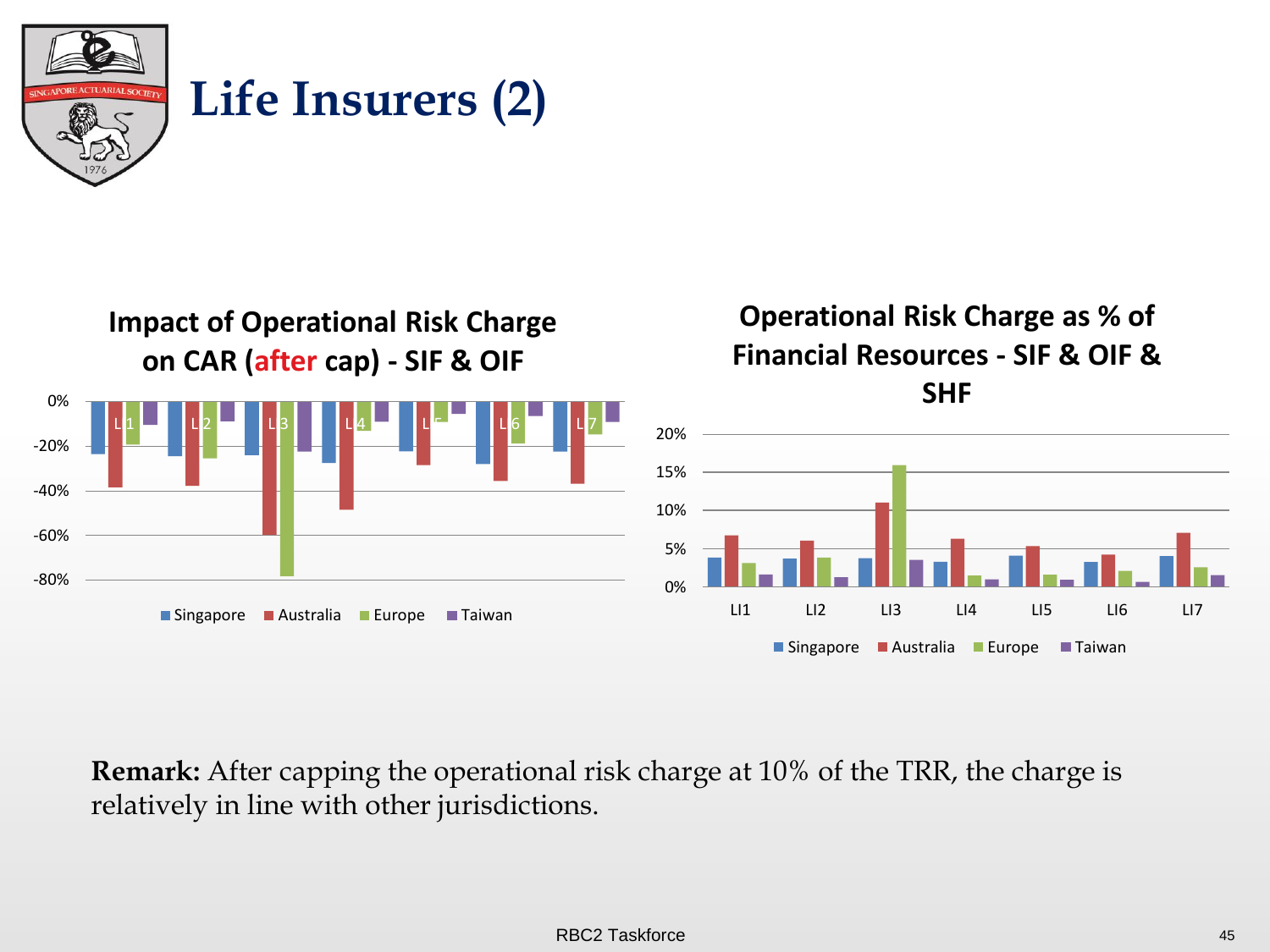

#### **General Insurers**

**Operational Risk Charge as % of TRR (before cap) - SIF & OIF & SHF**



**Remark:** Apart from one instance (GI4), all the rest of the general insurers have operational risk charge exceeding the cap of 10% of TRR imposed under RBC2, suggesting a potential need for recalibration. After cap, the RBC2 operational risk charge is roughly in line with other jurisdictions.

#### **Impact of Operational Risk Charge on CAR (after cap) - SIF & OIF**



#### **Operational Risk Charge as % of Financial Resources - SIF & OIF & SHF**



RBC2 Taskforce 46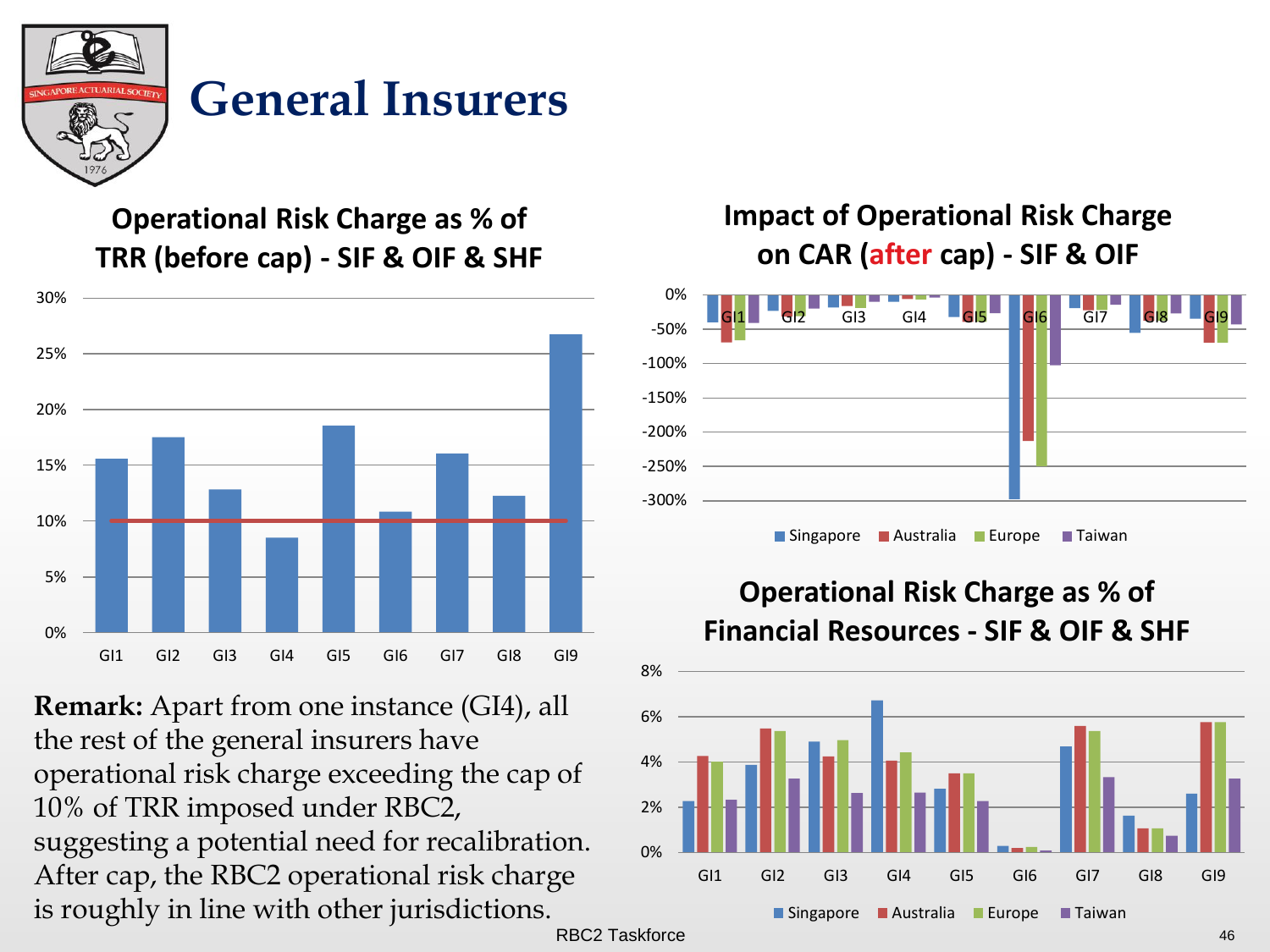



**Operational Risk Charge as % of TRR (before cap) - SIF & OIF & SHF**

#### **Impact of Operational Risk Charge on CAR (after cap) - SIF & OIF**



**Remark:** Apart from one instance (RI7), the rest of the life, general and composite reinsurers have an operational risk charge exceeding the cap of 10% of TRR imposed under RBC2, suggesting a need for recalibration. After the cap, the RBC2 operational risk charge seems lower than in other jurisdictions.

#### **Operational Risk Charge as % of Financial Resources - SIF & OIF & SHF**

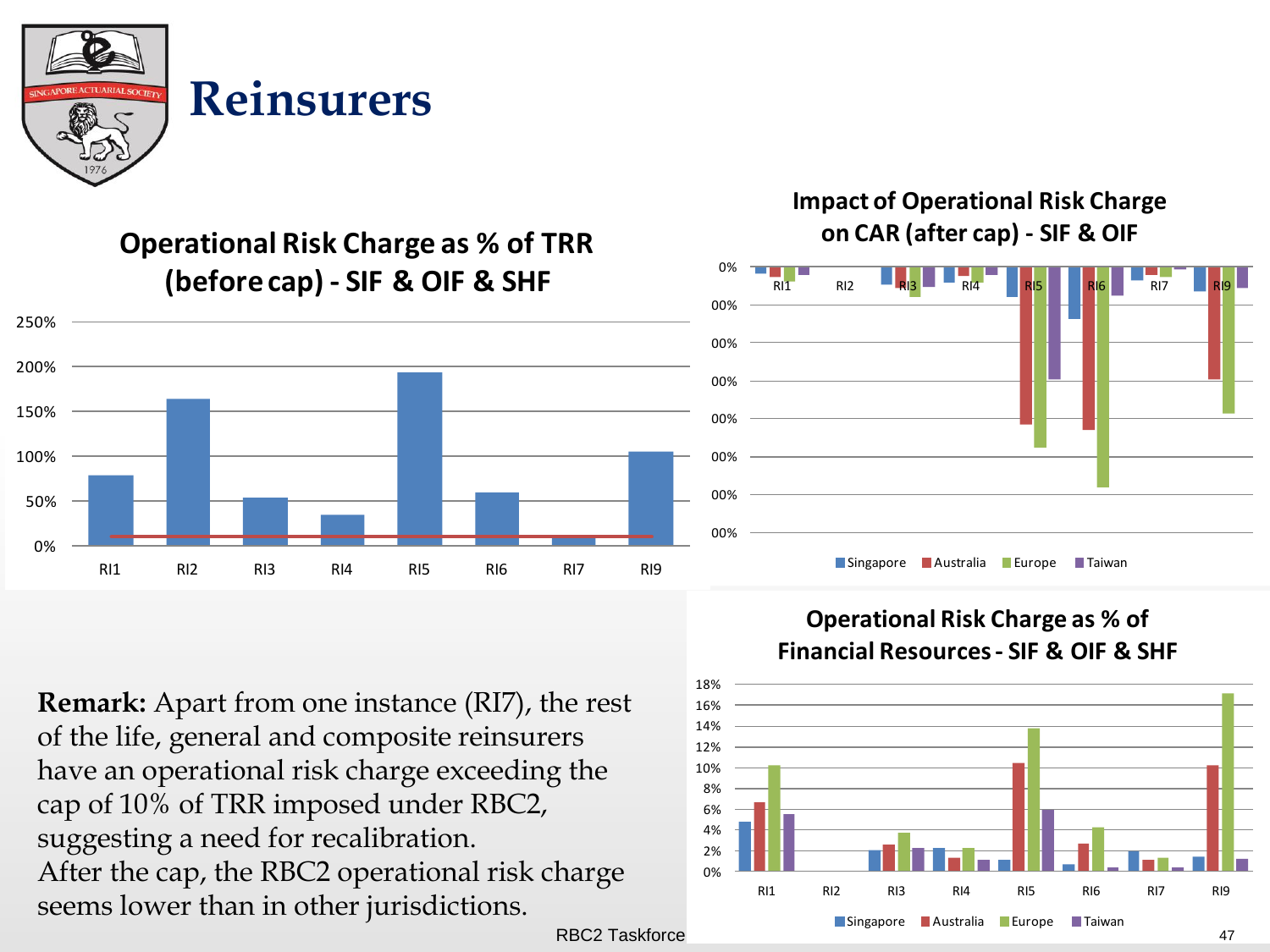

## **LIKELY IMPACT OF RBC2**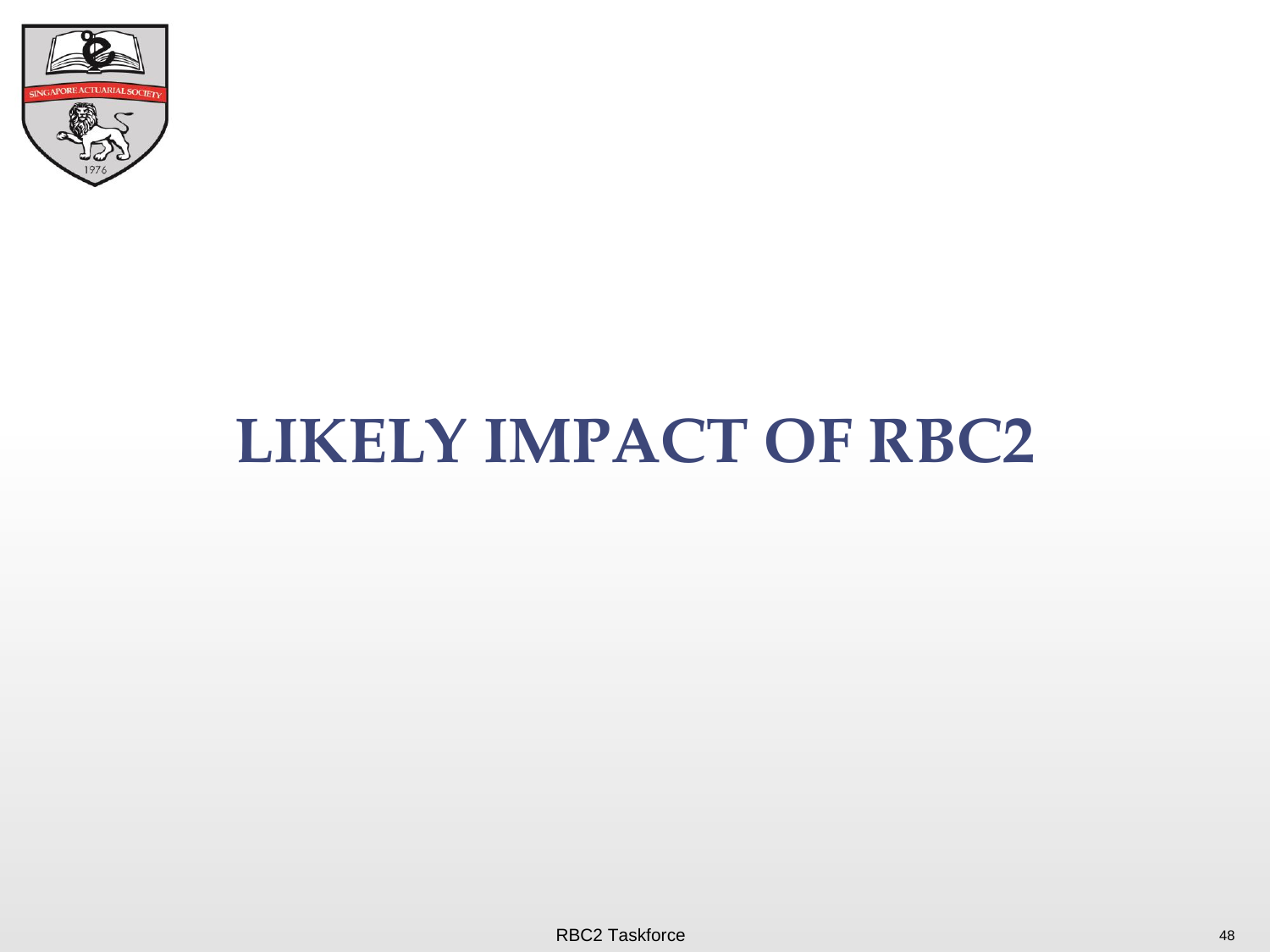

#### • **Capital Impact**

- Higher regulatory capital cost
- Reinsurance use more reinsurance to lower capital requirements?
- Capital management & optimisation (e.g., to have robust capital structure)
- Active liquidity and cash management
- More robust stress testing / scenario analysis

#### • **Operational Impact**

- Higher regulatory compliance cost (e.g., need to build infrastructure / template and new processes for regulatory reporting)
- Allowance for additional resources, time & cost of implementation
- Continuous maintenance focus on data quality
- Automation of certain reporting processes (e.g., use modeling)
- **Business / Strategy Impact**
	- Change risk appetite / internal capital trigger point?
	- Change the level playing field for some companies (e.g., local reinsurers)
	- Review investment strategy
	- A comprehensive ERM framework, ORSA process and culture
	- Better decision making, i.e. using capital more efficiently?

#### RBC2 Taskforce 49